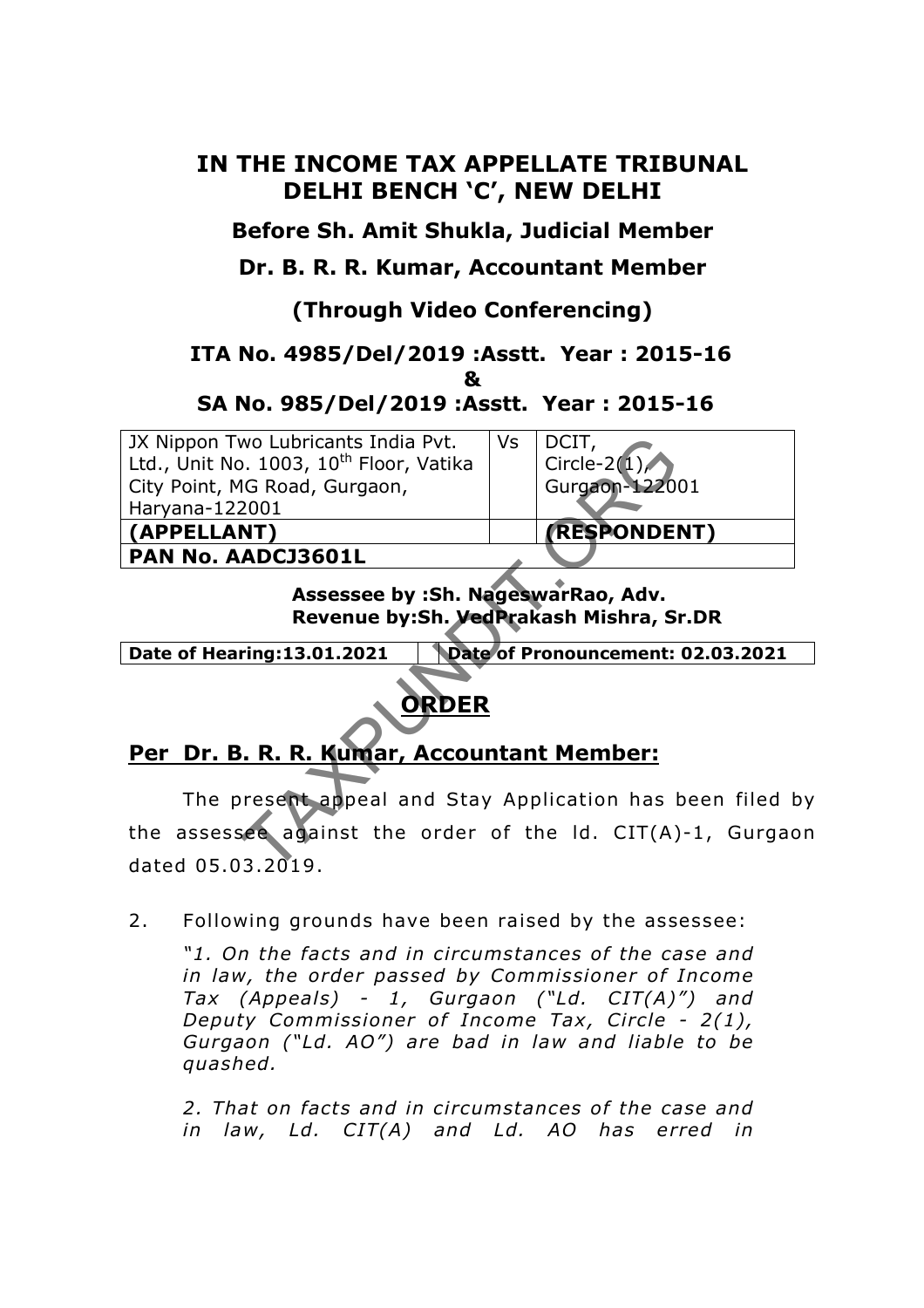*disallowing depreciation on goodwill amounting to Rs. 13,46 ,78,733/- claimed under section 32 o f the Income Tax Act, 1961 ('the Act') without appreciating all relevant facts available on record and relying upon decisions which are distinguishable on facts.* 

*3.That on facts and in circumstances of the case and in law, Ld. CIT(A) and Ld. AO has erred in disregarding material placed on record, submissions including various agreements and proceeded to deny Appellant's legitimate claims on mere suspicions, con jectures and surmises .* 

*4. That Ld. CIT(A) erred in dismissing appeal without considering various intangible assets acquired by Appellant under Business Transfer Agreement ("BTA") and their apparent financial bene fits to Appellant in early years of its operations.* 

5. That Ld. CIT(A) has erred in not appreciating *that gain arising to transferor company under BTA amounting to Rs. 107 82 crores has already been*  offered to tax and amount of Rs. 24.43 crores has *already been discharged as tax liability for AY 2015- 16 by transferor company, which fact has not also been disputed by either of lower authorities.*  ctures and surmises.<br>
That Ld. CIT(A) erred in dismissing<br>
ut considering various intangible<br>
red by Appellant under Business T<br>
ment ("BTA") and their apparent fi<br>
its to Appellant in early years of its opera<br>
That Ld. CI

*6. That on facts and in circumstances of the case and in law, Ld. CIT(A) and Ld. AO has erred in not*  following decisions of Hon'ble Courts and granting *relief as prayed.* 

*7. The Ld. AO has erred on facts and in law in proposing to levy interest under section 234A, 234B*  and234C of the Act.

*8. The Ld. AO has erred, in facts and in law, by initiating penalty proceedings under section 271(1)(c) of the Act."*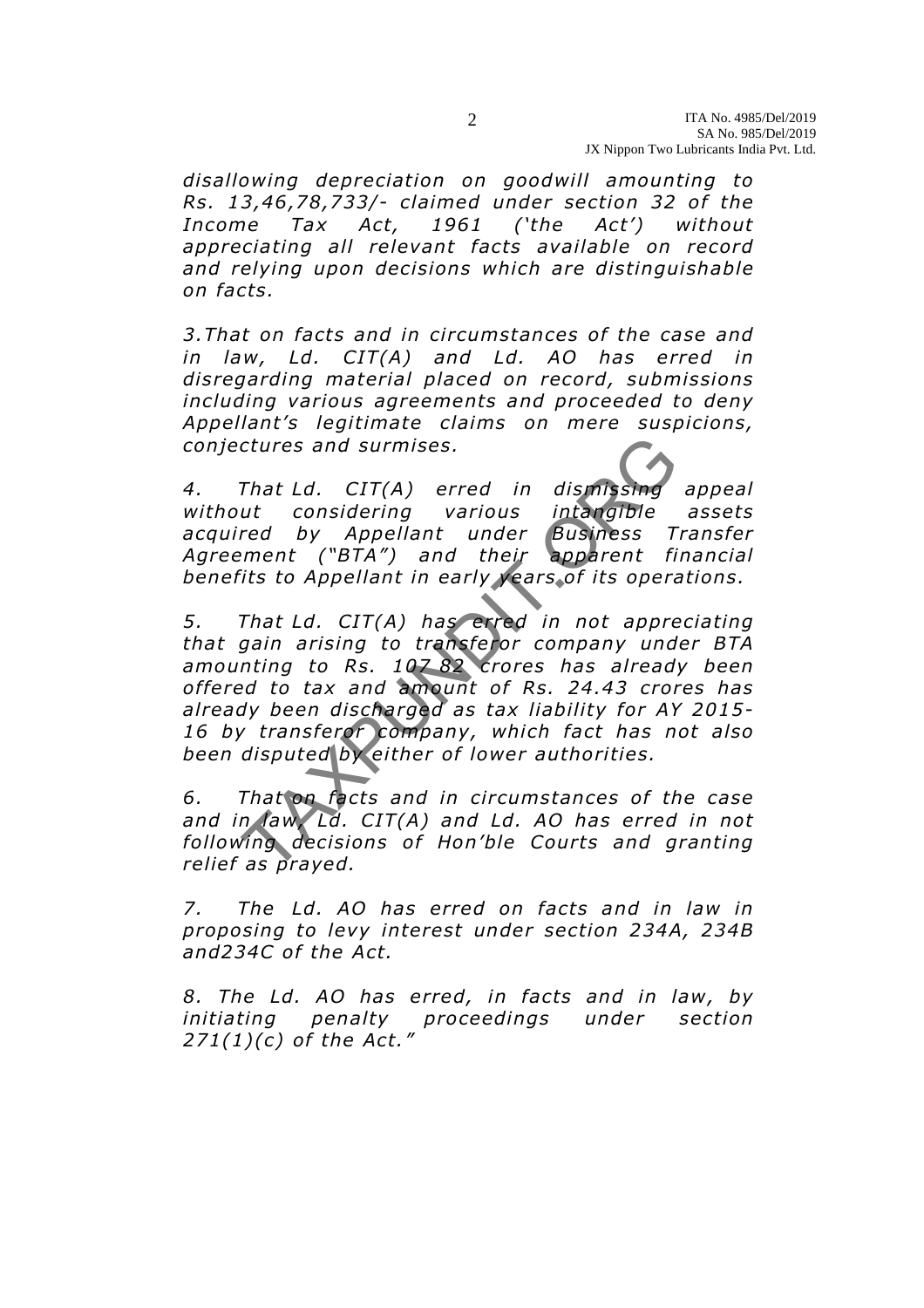#### **Antecedents of the assessee:**

3. The assessee company, JX Nippon Two Lubricants India Private Limited (JX Nippon) was incorporated in India as a 50:50 joint venture between Tide Water Oil Company (India) Limited (TWO) and JX Nippon Oil and Energy Corporation, Japan (JXNOE) in order to transfer the "Eneos Business segment" (EBS) which includes business undertaking relating to Factory Fill (FF) oils business and Service Fill (SF) Oils) from TWO to JX Nippon. The company is engaged in the business of marketing, distributing, selling, manufacturing (including through toll manufacturing of lubricating oil .

4. The assessee during the assessment year had capitalized the goodwill totaling to Rs .107,74 29,864/- out of which the assessee had claimed depreciation of Rs .13,46 ,78 ,733/- under section  $32(1)(ii)(b)$  of the act. It is also being observed that the assessee had capitalized the goodwill on account of excess consideration paid to the M/s Tide water oil Company (India) Limited" (TWO) on account of purchase of "Eneos business segment" (EBS) of the later company. In the business and service Fin (SF) Ons) from<br>the company is engaged in the business company is engaged in the business<br>ring of lubricating oil.<br>Since the assessment year half to taking to Rs.107,74,29,864/- out of<br>and cl

#### **The core issue:**

5. During the year, the assessee has purchased"Eneos business segment" of M/s Tide water oil Company (India) Limited" under business transfer agreement dated 24.09.2014 for a total consideration of Rs.106 crore and generated the goodwill as under: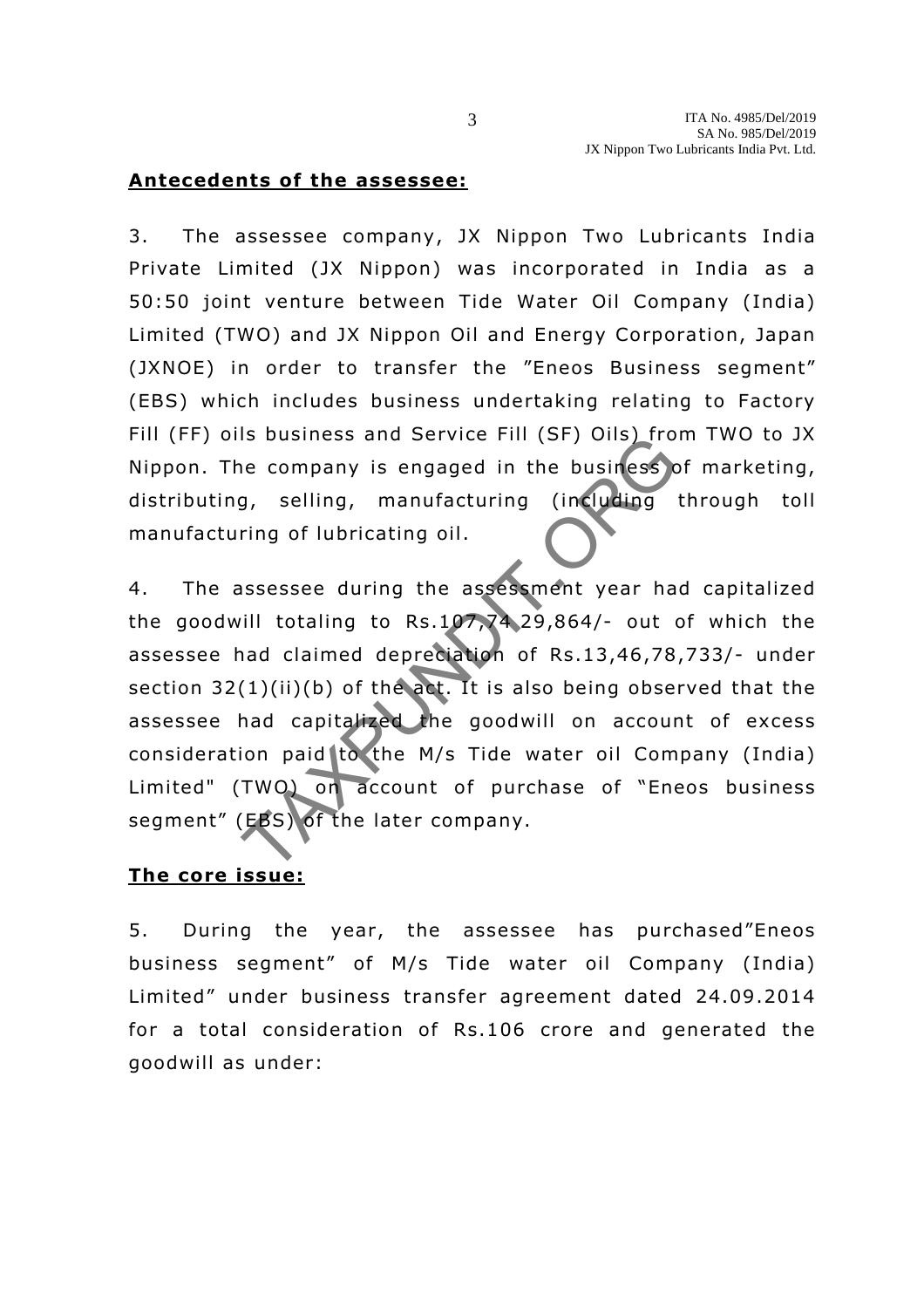| <b>Excess Consideration recognized as goodwill</b> $107,74,29,864/-$<br>in the books |                 |
|--------------------------------------------------------------------------------------|-----------------|
| Less: Net Assets taken over as per Business<br>transfer agreement dated 24/09/2014   | $25,74,136/-$   |
| segment' as per Business Transfer agreement<br>dated 24/09/2014                      |                 |
| Purchase consideration for 'Eneos Business                                           | 108,00,00,000/- |
| Particulars                                                                          | Amount (Rs.)    |

6. The Assessing Officer observed that only one asset got transferred by the above mentioned parties to the assessee i .e. Storage tank installed at Honda car premises, Land Fixed 30 KL lubricants Tank (1 tank) built in 2012 and utilized in the premises of Honda cars India limited located plot no A-1, sector-40/41, Surajpur, Kasna, Road, Greater Noida Industrial Development area, Distt. Gautam Budh Nagar, U.P.-201301. Ink installed at Honda car premises, Land<br>Tank (1 tank) built in 2012 and uti<br>of Honda cars India limited located p<br>41, Surajpur, Kasna, Road, Greater Noint<br>area, Distt. Gautam Budh Nagar, U.P.-<br>fore, the AO held that apar

7. Therefore, the AO held that apart from the above, the assessee has not purchased/got anything except the storage tank which the assessee is legally bounded to pay the consideration.

8. Before the AO the assessee filed, the "Business purchase agreement" dated 24 .09.2014 as executed between M/s Tide water oil Company (India) Limited, assessee company and M/s JX Nippon Oil & Energy corporation (JX NOE). After perusal of the business transfer agreement, the AO noted the following points:

a. Under the business transfer agreement the assessee, M/s Tide water oil Company (India) Limited and M/s JX Nippon Oil & Energy corporation (Japan) are the parties to the agreement.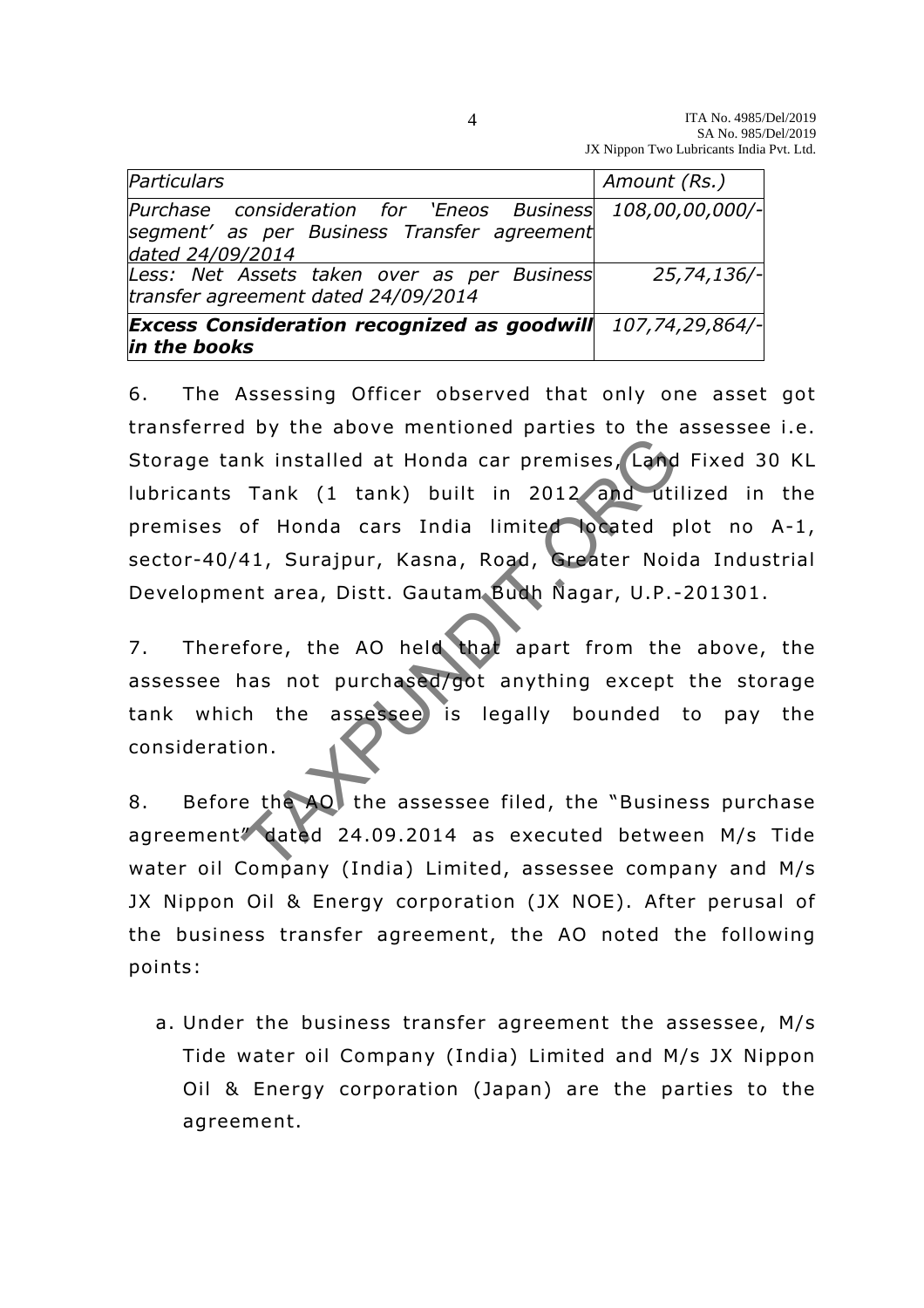- b. M/s Tide water oil Company (India) Limited is being a transferor and assessee company is the transferee company to the contract pursuant to which the transferor intend to sell the business undertaking on a slump sale under section 2(42C) of the act to reorganize the SF oils Business at the total consideration for the amount of Rs. 108 crore.
- c. The agreement further stated that the assessee shall enter into the technical assistance agreement with JX NOE pursuant to which the JX NOE shall grant to the transferee a royalty bearing the right and license to use JX NOE technology, knowhow and trademarks to manufacturing)including though toll manufacturing by the transferor). Market, distribution and/or sell the licensed products with a right to sub license the use of technical information, knowhow and trademarks to the transferor and the other authorized sub licenses approved by JX NOLI (Reliance is placed on Para 2.4 (b) of the business transfer agreement). the technical assistance agreement w<br>ant to which the JX NOE shall grant to the<br>ralty bearing the right and license to<br>ology, knowhow and trader<br>facturing)including though toll manufact<br>feror). Market, distribution and/or
- d. Vide Para 2 4(h) of the. Business transfer agreement, it is inferred that the transferor and transferee enter into the franchisee agreement for reorganization and conduct of the SF oils business pursuant to which the transferee shall appoint the transferor as its industrial franchisee of the SF oils Business and. grant to the transferor a franchisee fee bearing right and sub license to use JX NOE technology and knowhow (and trademark for the SF oils branded with JX NOE trademarks) to 'manufacture, sell and distribute in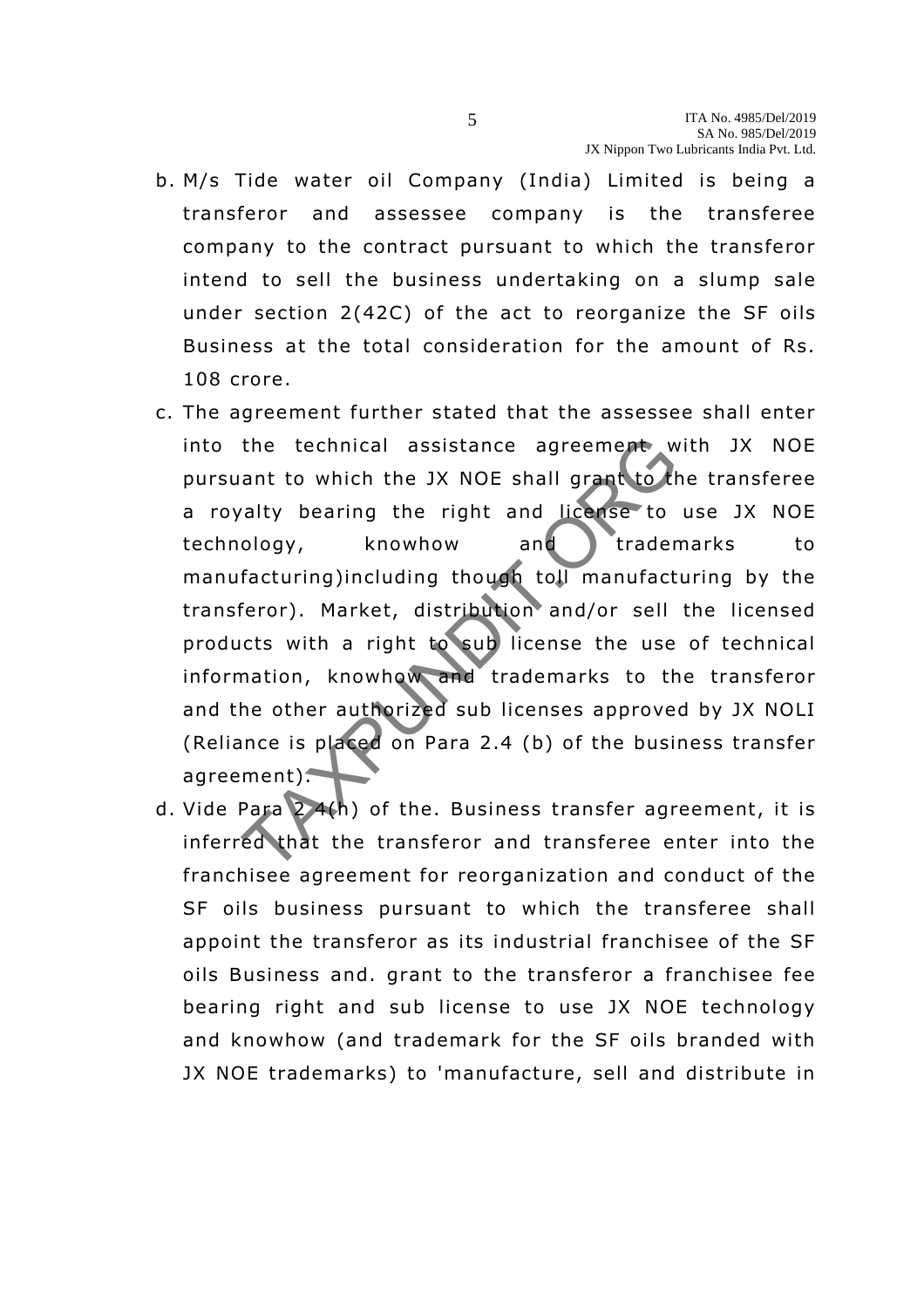the territory the SF Oils strictly in accordance with the provisions set forth in the such agreement.

e. Under the franchisee agreement, the transferee would agree to undertake the marketing activities relating to SF oils and provide the transfer with certain strategic support, arid services in relation to the undertaking of the SF oils business .

9. The Assessing Officer examined these facts and noted that the appellant and the transferee company are related parties and therefore to verify the genuineness of the business transfer agreement asked the appellant to justify the claim of depreciation on goodwill.

10. The assessee submitted that the valuation of 'Eneos Business Segment' at Rs.108 crores was based on detailed business valuation earned out by reputed firm of Chartered Accountant and the consideration paid over and above the net asset required amounting to Rs.107 ,74,29 ,864/- had been rightly recognized as goodwill on which depreciation had been claimed in accordance with the decision of the Hon'ble Supreme Court in the case of CIT Vs. Smirfs Securities Ltd. (348 ITR 302) (2012). Subsetsing officer examined these racts and<br>ore to verify the genuineness of the business<br>asked the appellant to justify the<br>non goodwill.<br>assessee submitted that the valuation<br>Segment' at Rs.108 crores was based<br>valuation

11. The Assessing Officer pointed out that the assessee had relied upon the valuation report which was based on the business or commercial rights of similar nature but the appellant had failed to produce any cogent material on the basis of which it could be concluded that the consideration had been paid for any commercial or business rights.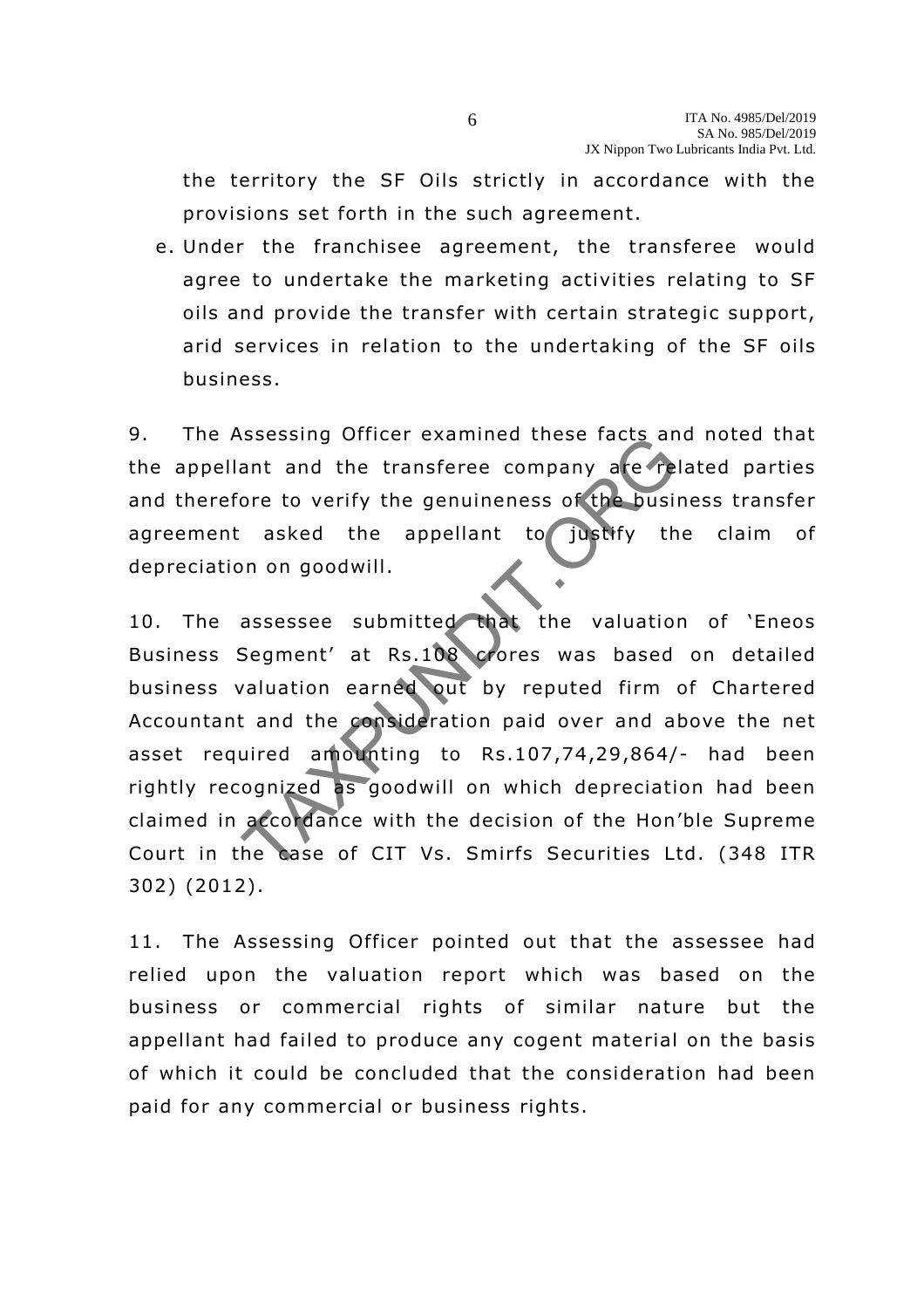12. The Assessing Officer referred to the franchisee agreement between the appellant and "TWO" and pointed out the following facts in the agreement:

- i. The assessee shall have the exclusive right to supply the lubricant oils for automobile, agricultural machine and construction machinery within India to Japanese and Korean OEMs listed in annexure of the JV agreement.
- ii. The assessee is responsible for defining the strategy with respect to the SF oils Business within this arrangement.
- iii. The transferor desired to use the technology, trademarks and trade names and intellectual property and avail itself of the strategic services and marketing and sales support function in conducting the SF oils business in the territory and assessee is willing to grant the franchisee to the transferor to conduct the SF oils business using the aforesaid intellectual property. Subsequent is responsible for defining the set to the SF oils Business within this arra<br>ransferor desired to use the technology,<br>rade names and intellectual property an<br>e strategic services and marketing and s<br>on in conduc
- iv. The franchisee agreement contain the non-exclusive sublicense grants clause under which the assessee company grants transferor company a non-exclusive and non-transferable license to service the customers in relation to the SF oils business in the territory.

13. The Assessing Officer referred to the business transfer agreement and the franchisee agreement and drew the following conclusions:

a. The assessee company, being Joint venture, was incorporated as on 08/08/2014 . The incorporation of the assessee was made with the prior arrangement which was being executed between M/s Two Water oil company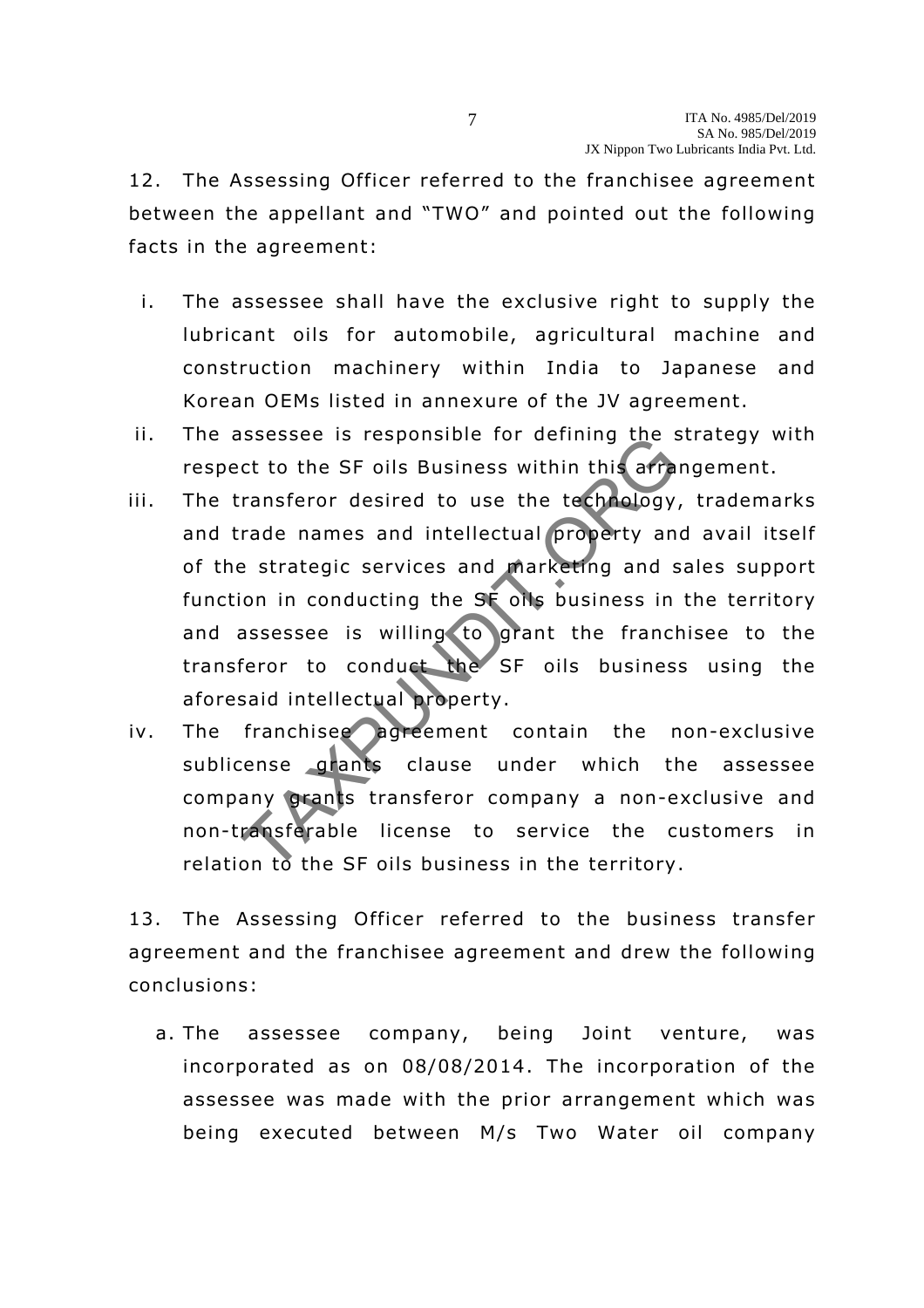(India) Limited (herein a fter TWO) and JX Nippon oil energy corporation Japan (herein after JXNOE).

- b. The assessee was incorporated with the intent that there is 50:50 percent interest in the joint venture as executed between TWO and JX NOE. The assessee company at the time of incorporation subscribed with the Rs.10000/- share capital which is 5000 share to each party at the face value of Rs.10/- each.
- c. Further, the facts from the perusal of the financial statement revealed that the both TWO and JX NOE contribute the following amount which is as follows:

| Further,                                             |                                                       |               |                 |                       |       | the facts from the perusal of the financial |  |  |
|------------------------------------------------------|-------------------------------------------------------|---------------|-----------------|-----------------------|-------|---------------------------------------------|--|--|
| TWO and JX NOE<br>statement revealed that the both   |                                                       |               |                 |                       |       |                                             |  |  |
| contribute the following amount which is as follows: |                                                       |               |                 |                       |       |                                             |  |  |
| $S$ .no                                              | Name                                                  | No of         |                 | <b>Facey Security</b> | Price | Total                                       |  |  |
|                                                      |                                                       | <i>shares</i> | alue            | Premium               | per   | Amount                                      |  |  |
|                                                      |                                                       |               |                 |                       | share |                                             |  |  |
| $\mathbf{1}$                                         | M/s Two<br>Water oil<br>company<br>(India)<br>Limited | 550000        | $\overline{1}0$ | 1070                  | 1080  | 594000000                                   |  |  |
| $\overline{2}$                                       | JX Nippon<br>Oil &<br>energy<br>Corporation           | 550000        | 10              | 1070                  | 1080  | 594000000                                   |  |  |
|                                                      |                                                       |               |                 |                       |       | <i>1188000000</i>                           |  |  |

d. From the perusal of the cash flow statement of the assessee company, it is further observed that the above capital contribution has been used to pay the sale consideration amounting to Rs.108 crore of the business segment which is purchased from the M/s TWO water oil company (India) limited. Hence, approximate the 92% of the capital as introduced in the company was used to pay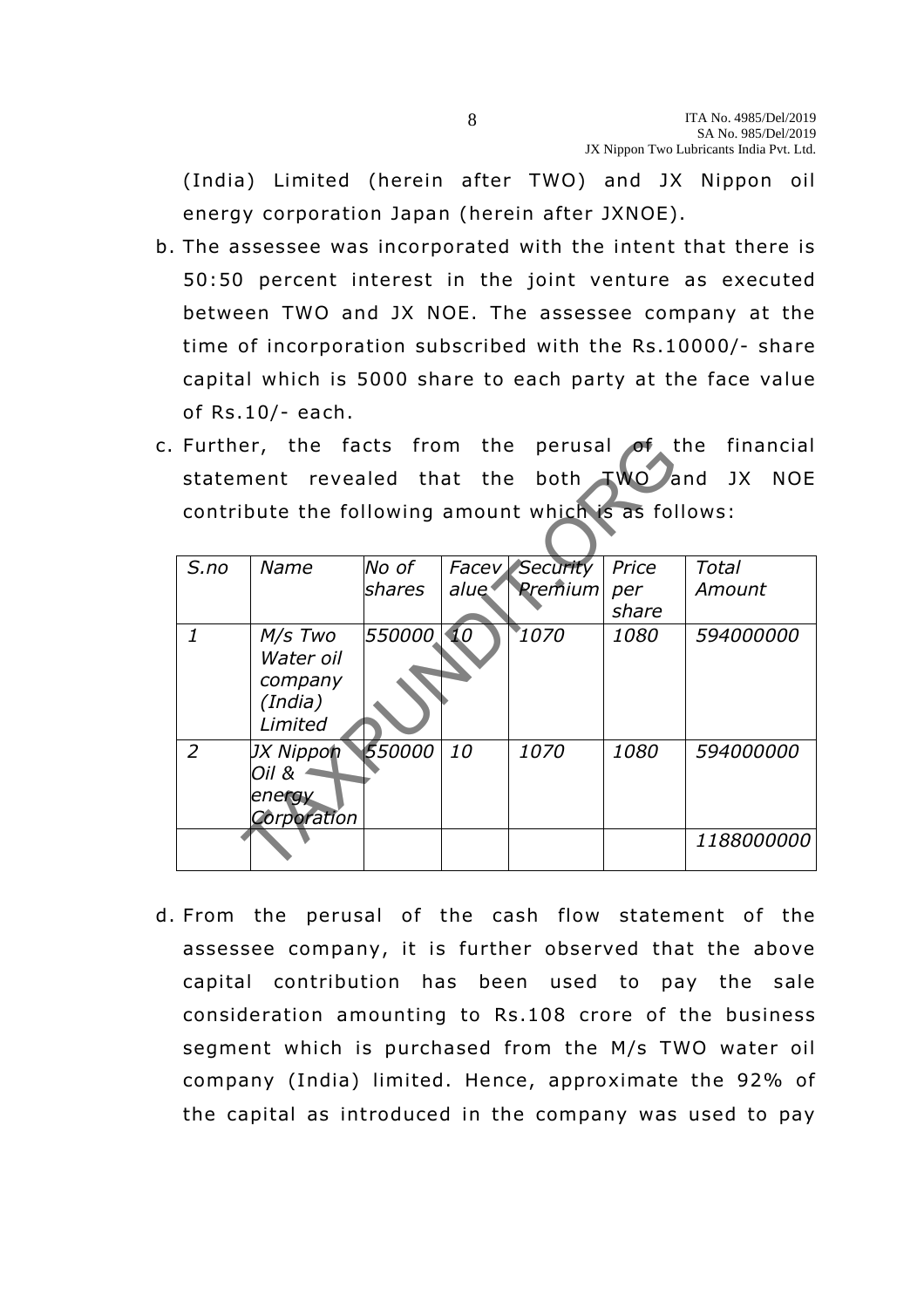the sales consideration for the business segment which having the meager net assets value to the tune of Rs.25 ,74,136/- .

- e. Further, as per the business purchase agreement, TWO had sold the business segment comprising of FF oil and SF lubricant oil to the assessee company. But after purchase of business the assessee under the franchisee agreement again incarcerated the manufacturing segment to the TWO. It only remains with the marketing or distribution department with it.
- f. Here, it is pertinent to note the role of JX NOE which is always being the party to the business purchase agreement and entails that it would provide all the intellectual property support be in the nature of knowhow, trademarks, patents, technology to manufacturing the SF or FF lubricant oils. nly remains with the marketing or<br>
tment with it.<br>
it is pertinent to note the role of JX N<br>
s being the party to the busines<br>
ment and entails that it would prove<br>
ectual property support be in the nature<br>
marks, patents,

14. The Assessing Officer pointed out that under the business agreement, the "Iwo" had transferred business segment namely "Eneos Business Segment (EBS) to the assessee and observed that the Eneos brand was in fact owned by JX NOE, Japan since its incorporation. The Assessing Officer also referred to the valuation report provided by the assessee and pointed out that the valuation report did not contain any analogy regarding the commercial rights which "Two" who was having. The Assessing Officer pointed out that the assessee did not purchase or acquire any rights under the agreement and in fact the agreement between the assessee and Two would cease to exist once JX NOE cancels the license of intellectual property in terms of Eneos as in that case "Two" would not be able to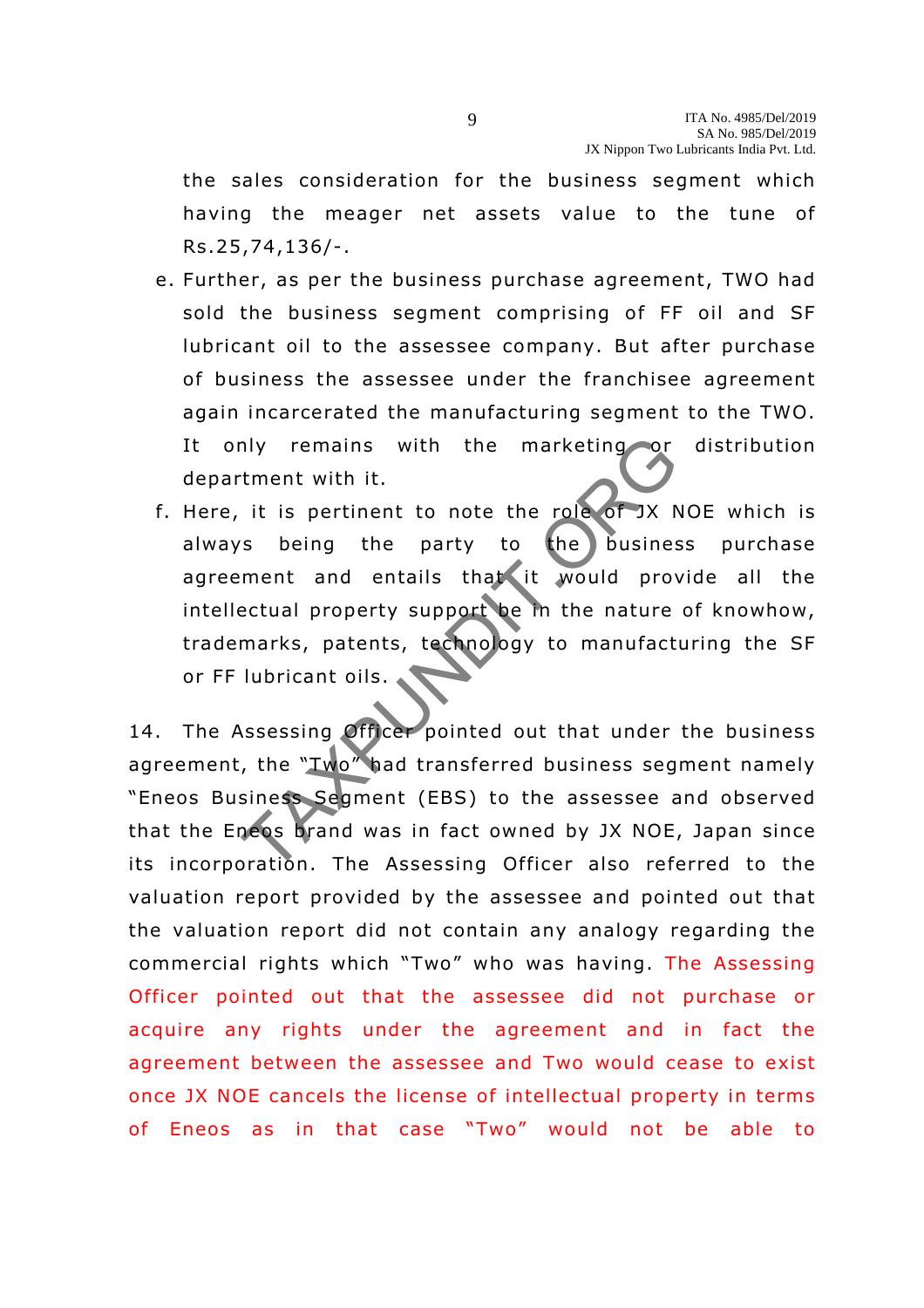manufacture and market the product. The Assessing Officer observed that the assessee did not bring any cogent material apart from the business purchase agreement to show that any intangible benefit on account of this agreement. The Assessing Officer referred to the valuation report filed by the assessee and pointed out that there was no reference with regard to the determination intangible asset in the valuation report. There was no material to support any valuation of intangibles acquired by the assessee. The Assessing Officer referred to the decision of the Co-ordinate Bench of the Tribunal in the case of Chowgule & Co. Pvt. Ltd. Vs Asstt. CIT, Margao (2011) 10 taxman.com 224 (Panaji) and observed that the Tribunal had held that goodwill was not eligible for depreciation in that case .

15. After considering all the facts of the case, the Assessing Officer held as under:

*"The assessee grossly failed to provide the any cogent and reliable material on the basis of which, the claim of depreciation was allowed to it. The agreement when read into contextual manner then it leads to only one irretrievable conclusion that the whole exercise was carried out by the assessee, JX NOE and TWO to provide the franchisee to the assessee and create the huge amount of goodwill in the books of the assessee on which the depreciation* could be claim whereby income of the concerned *assessment year or thereafter would get reduce by virtue of such goodwill As I have already been discussed, as supra, that the all the intellectual property would be vested with the JX NOE and TWO is in a counterpart in India has been used to sale the "ENEO" branded product. TWO did not have any rights or if any which are only based on the IPR of*  the JX NOE therefore could not said to be ceded the rights which it did not hold. Therefore, it is TAXPUNDIT.ORG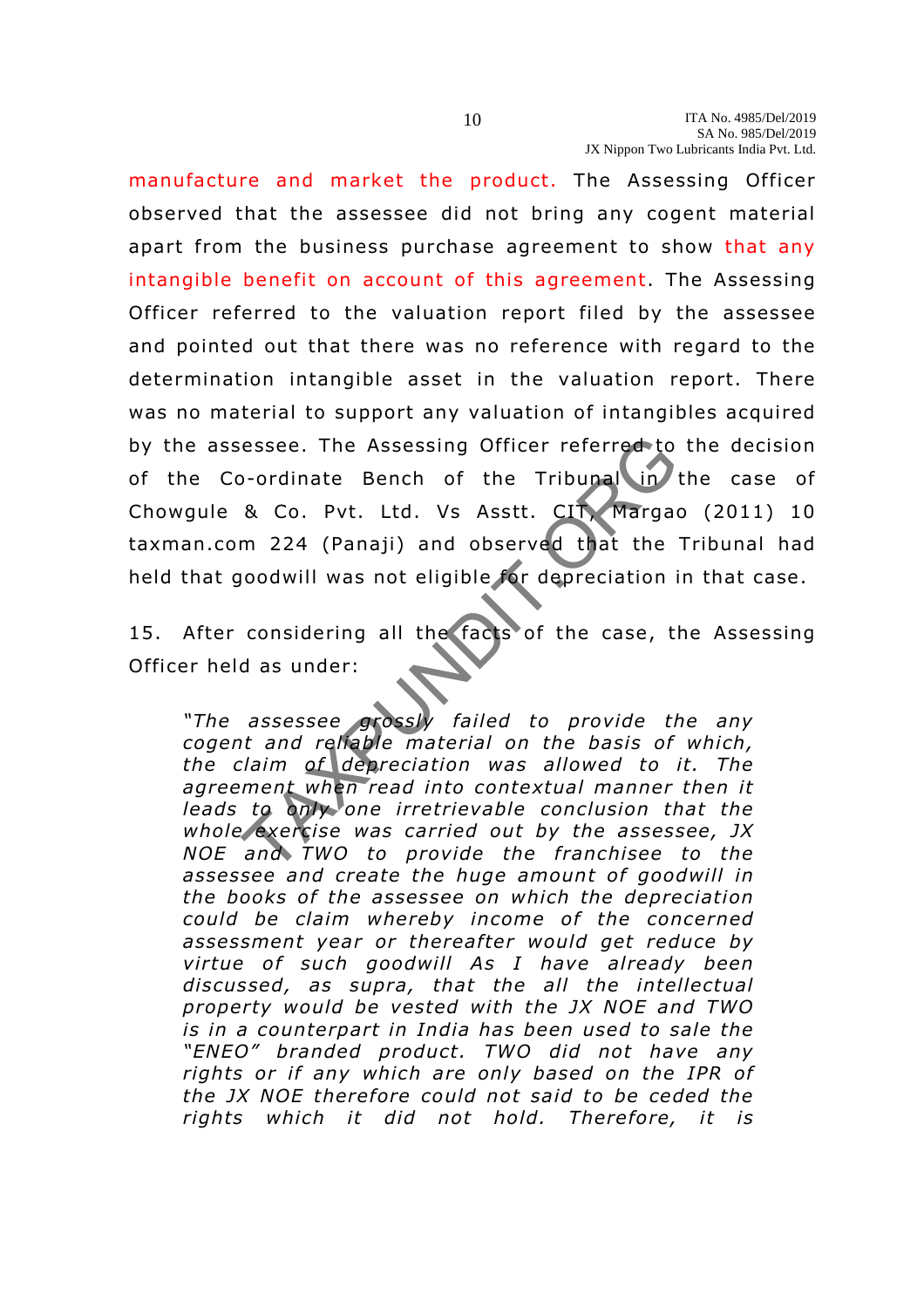*concluded that sum of Rs .107,74 ,29,864/- was not expended for the purpose of purchase or any commercial rights or goodwill etc. As the assessee had claimed only the depreciation amounting to Rs.13 ,46,78 ,733/- on the above stated payment hence the claim of such depreciation is hereby disallowed."* 

16. The ld. CIT (A) concurred with the order of the Assessing Officer holding that the valuation of assets transferred without any basis and has been done to claim depreciation on the goodwill generate .

17. While observing so, the Id. CIT (A) held that there is no dispute regarding the depreciation on goodwill but whether the depreciation is allowable on goodwill acquired pursuant to a scheme of slump sale which is applicable to the case of the assessee. The Id. CIT (A) held that, effectively what was transferred is only the business undertaking pertaining to "sale" of FF oil to the OEMC while the other two divisions of "TWO" namely Videol and manufacturing of FF oil continues with and marketing of SF oil of Enios continues to be with "TWO Ltd." While coming to such conclusion, the Id. CIT (A) relied upon the various clauses of business transfer agreement which are as under: enerate.<br>
Subserving so, the Id. CIT (A) held that<br>
garding the depreciation on goodwill but<br>
on is allowable on goodwill acquired pust<br>
slump sale which is applicable to the<br>
The Id. CIT (A) held that, effectivel<br>
dis onl

- . TWO shall transfer the Business undertaking relating to sale of FF and SF oil to OEMs namely 'Eneos business segment' by way of 'Slump sale' (as defined u/s 2(42C) of the Act) for consideration of INR 108 crores .
- TWO shall transfer to the assessee all its business relationships with the OEMs as mentioned above relating to supply of FF oils to such OEMs. Also, TWO and the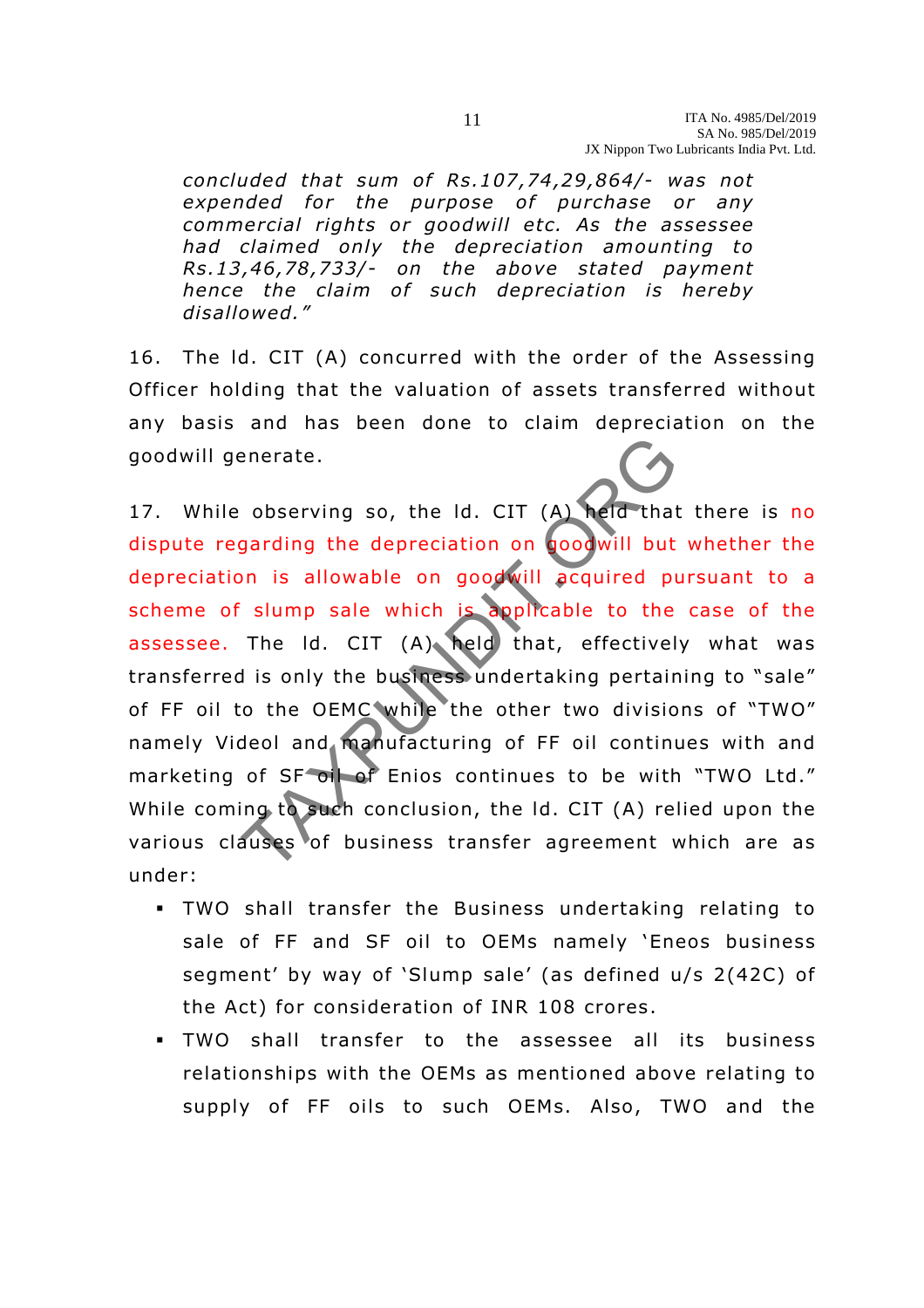assessee would enter into a separate agreement namely "Manufacturing Agreement" whereby TWO has agreed to act as a toll manufacturer of FF oils. TWO shall have no responsibility to provide any services or assume any liability in relation to the supply of FF Oils to OEMs.

- TWO shall transfer to Assessee certain assets exclusively used for the "Eneos business segment'. These assets only includes storage tank installed at Honda car premises. Thus the only asset transferred was a Storage tank installed at Honda car premises .
- As a part of BTA, TWO and the Assessee entered into a "Franchise Agreement" whereby TWO has agreed to be appointed as industrial franchisee of the Assessee in respect of the SF Oils Business. Thus, TWO will be manufacturing SF Oils and provide warehouse & logistics, sales, invoicing, accounting & collection for the SF Oils business . the only asset transferred was<br>
led at Honda car premises.<br>
part of BTA, TWO and the Assessee en<br>
chise Agreement" whereby TWO has a<br>
nted as industrial franchisee of the<br>
ct of the SF Oils Business. Thus, T<br>
facturing SF
- TWO shall also distribute and sell such SF Oils using its sales and distribution network and sales and distribution network of OEMs. Assessee would undertake the marketing activities relating to SF oils and provide TWO with certain strategic support and services in relation to undertaking of the SFs Oils Business.

18. Before us during the argument, the ld. AR reiterated the submission filed before the ld. CIT (A).

1) the Assessee is engaged in the business of marketing, distributing, selling, manufacturing through granting sub licenses or toll manufacturing of factory fill and service fill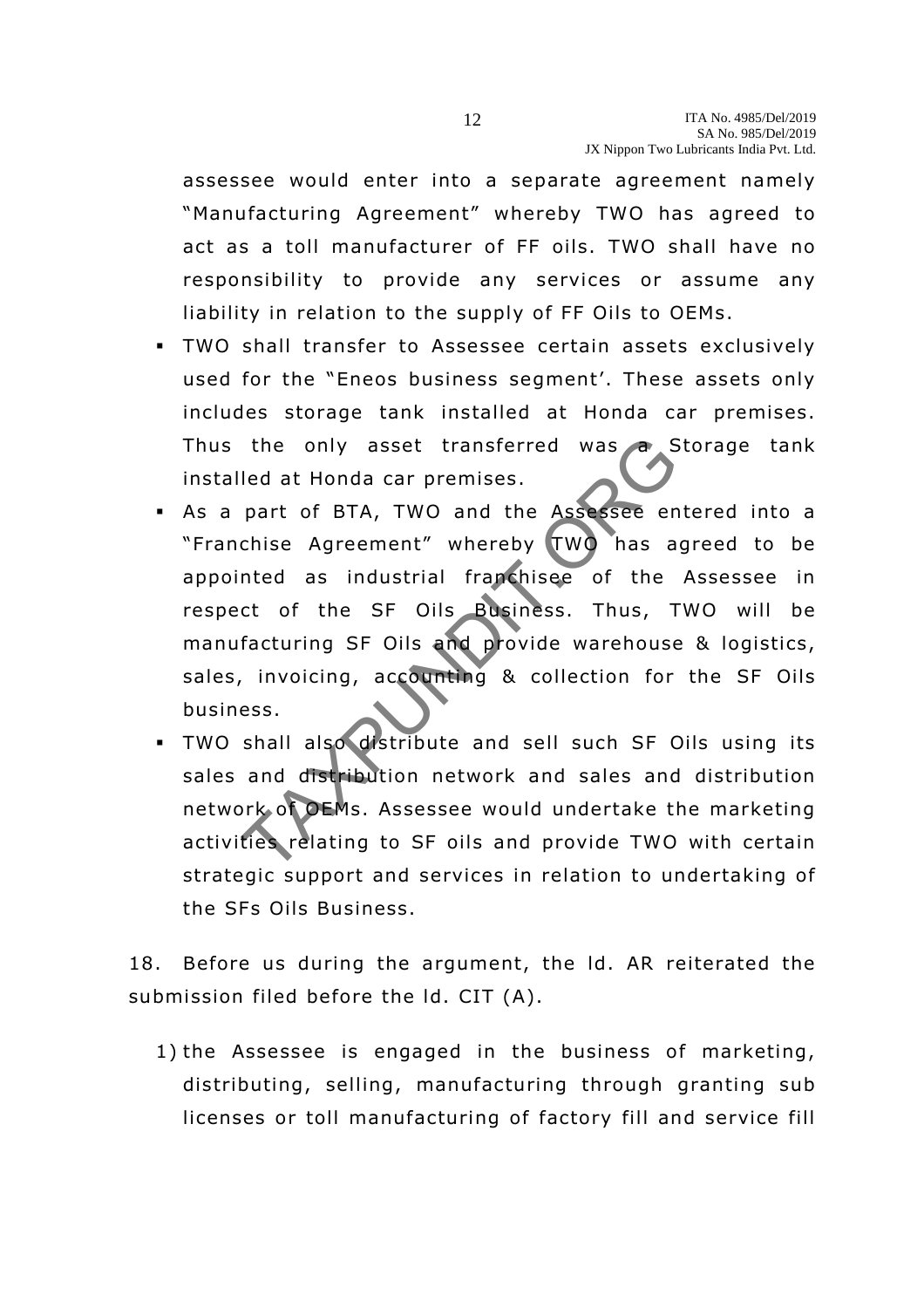lubricating oils for automobiles, motorcycles and construction machinery and industrial equipment to be fed into the original machinery or equipment (OEMs) at customer's factories or distributed into the retail market through distributors or dealers.

#### a) Tide Water Oil Company (India) Limited ('TWO')

TWO is one of the leading manufacturers and marketers of lubricants in India. It is a company which is listed on the both the Indian stock exchanges — NSE and BSE. TWO is catering to the automotive and industrial segments since 1928. Before the formation of assessee company, TWO was engaged in manufacturing, marketing and distribution of products in India under two business segment The both the Indian stock exchanges<br>
WO is catering to the automotive are<br>
gments since 1928. Before the formation<br>
mpany, TWO was engaged in ma<br>
arketing and distribution of products in<br>
the business segment<br>
"Veedol" - o

- i) "Veedol" owned by TWO; and
- ii) "Eneos" a OEM business segment under the technical assistance of JX NOE

The extensive distribution network consists of 50 distributors and over 650 direct dealers servicing over 50,000 retail outlets. The network is fed by 5 plants and over 55 depots located strategically across the country. Its repertoire of automotive products includes engine oils for trucks, tractors, commercial vehicles, passenger cars, and two/three wheelers. It also produces gear oils, transmission oils, coolants, and greases for automobiles. For industrial application it manufactures industrial oils,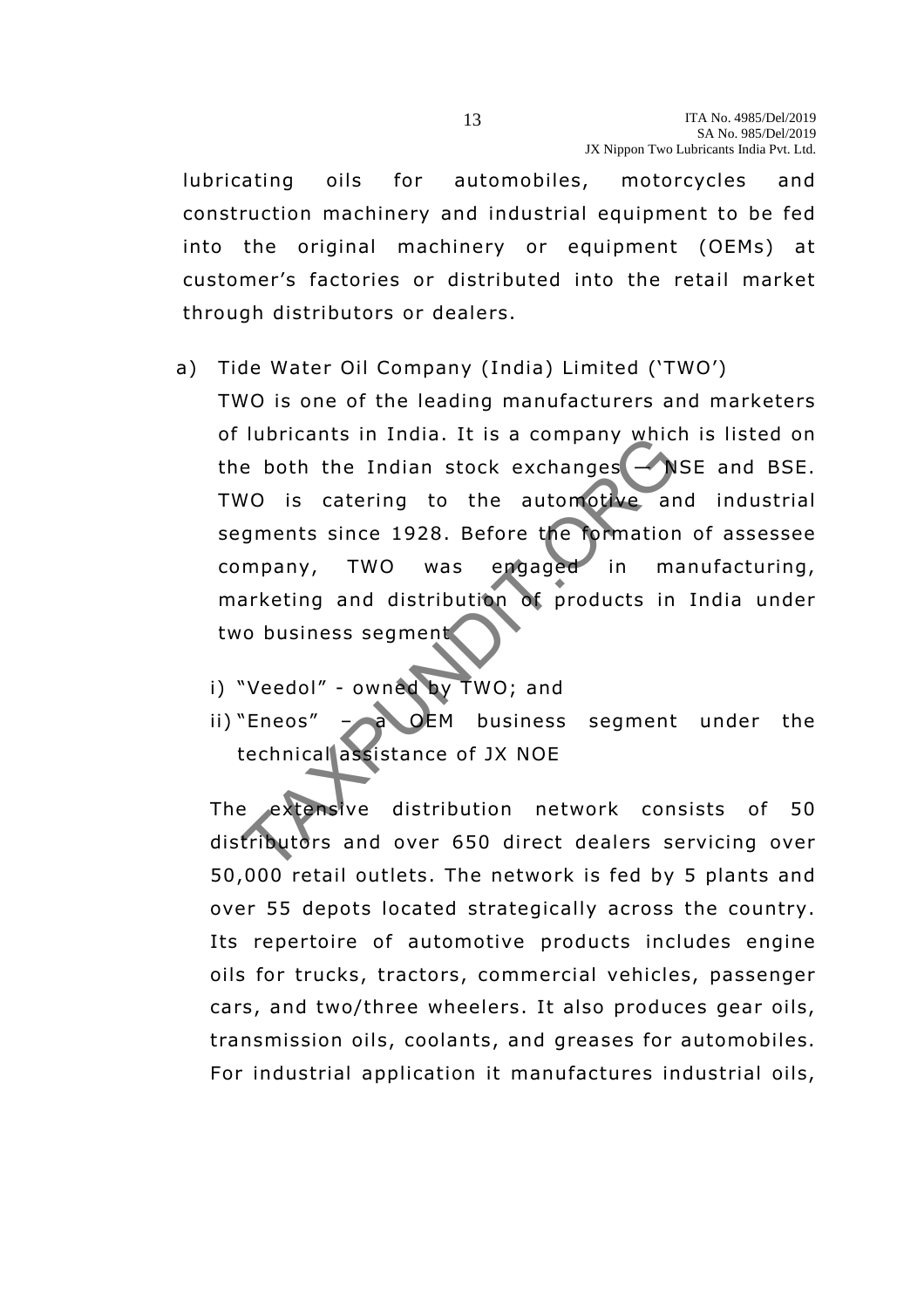greases, and specialty products like metal working fluids, quenching oils, and heat transfer oils.

b) JX Nippon Oil & Energy Corporation (('JX NOE')

JXNOE (Now renamed JXTG Nippon Oil and Energy Corporation) is a fully integrated petroleum products company, headquartered in Tokyo, Japan and is a part of JXTG Group. JXTG Holdings Inc. a company listed on Tokyo Stock Exchange.

JXTG group offers petroleum products and services throughout the world. Through partnerships with world class customers, JX NOE produces technologically advanced motor oils and transmission fluids that reduce carbon emissions, improve fuel economy and reduce wear on critical components. Exchange.<br>
The group offers petroleum products a<br>
oughout the world. Through partnership<br>
ss customers, JX NOE produces te<br>
vanced motor oils and transmission fluids<br>
bon emissions, improve fuel economy<br>
ar on critical com

ENEOS is the brand name for products manufactured and sold by JX NOE, the largest oil company in Japan. ENEOS products are the high quality lubricants available in the marketplace today.

19. Over the period, TWO entered into agreements with various two wheelers automobile companies as well as certain non-automotive clients (OEMs). Pursuant to these agreements, OEMs have granted to TWO, right and license to use certain trademarks and other related intellectual property of such OEMs in connection with the manufacturing, marketing, distributing and/or selling the Eneas Oil. The lists of clients being served by TWO were as under: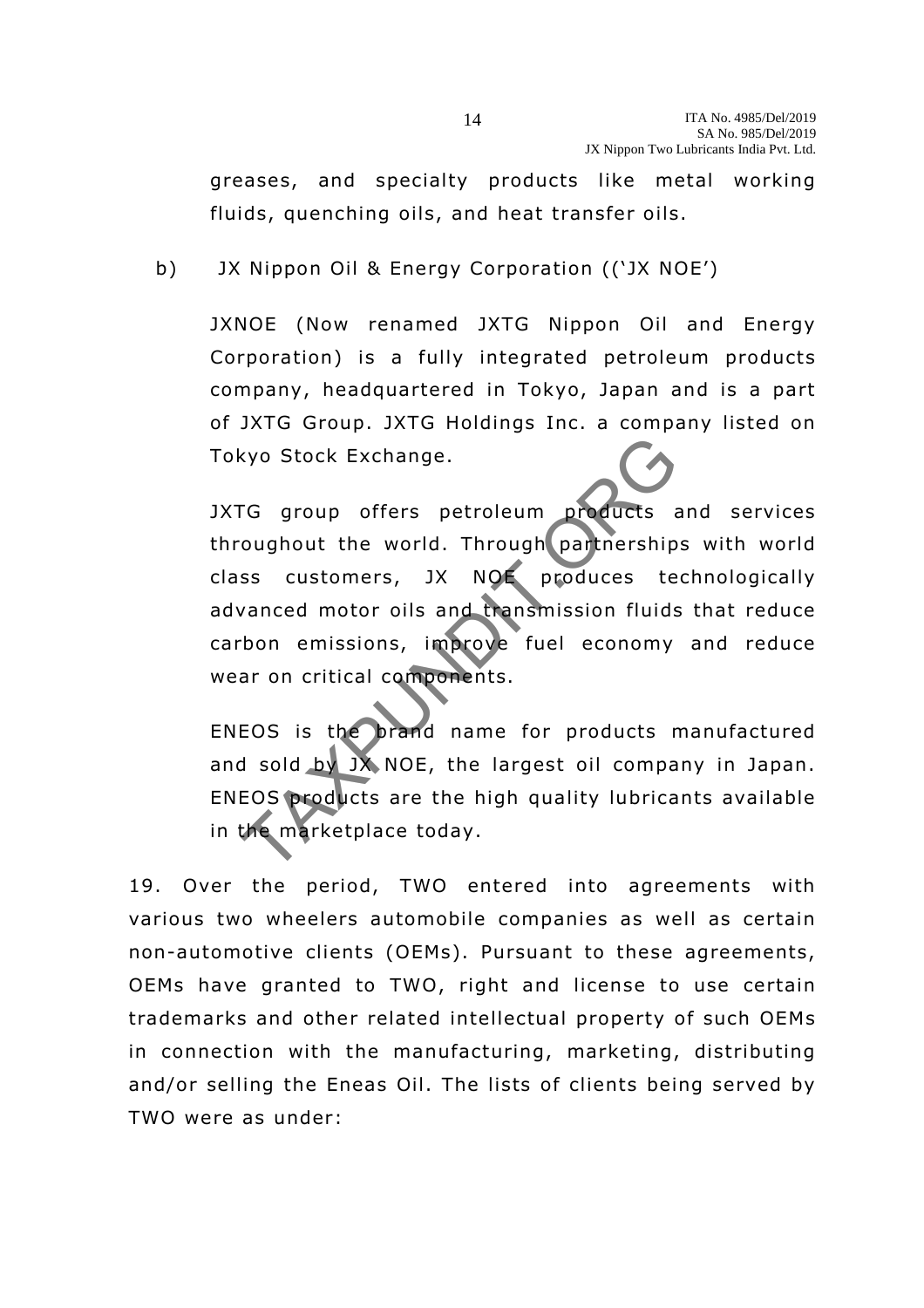- Honda Motorcycle & Scooter India Private Limited
- Hero MotoCorp Limited
- Honda Siel Power Products Limited
- India Yamaha Motor Private Limited
- Honda Siel Cars India Limited
- Kobelco Construction Equipment India Private Limited
- Kobelco Cranes India Private Limited
- Honda Motor India Private Limited
- Kubota Agricultural Machinery India Private Limited
- Isuzu Motors India Private Limited
- Nissan Motor India Private Limited
- Toyota Kirloskar Motor Private Limited
- Mitsubishi Motor Corporation SML Isuzu Limited
- Hyundai Motor India Limited
- Hyundai Construction Equipment India Private Limited
- Maruti Suzuki India Limited
- Tata Hitachi Construction Machinery Company Limited
- George Maijo Industries Private Limited (Yamalube products) The Agricultural Machinery India Private<br>
Motors India Private Limited<br>
In Motor India Private Limited<br>
a Kirloskar Motor Private Limited<br>
dai Motor India Limited<br>
dai Construction Equipment India Private<br>
i Suzuki India L

20. excerpts of Business Transfer Agreement (BTA) - In view of expanding lubricant market in India and increase of Japanese automobile manufacturers in India, JXNOE established a joint venture alongwith TWO to transfer the business segment related to "Eneos" range of products i.e. the OEM business segment, Considering the same, the assessee company was incorporated and OEM business segment namely Eneos business segment was acquired by the assessee company from TWO for a consideration of Rs.108 crores vide Business Transfer Agreement (BTA) dated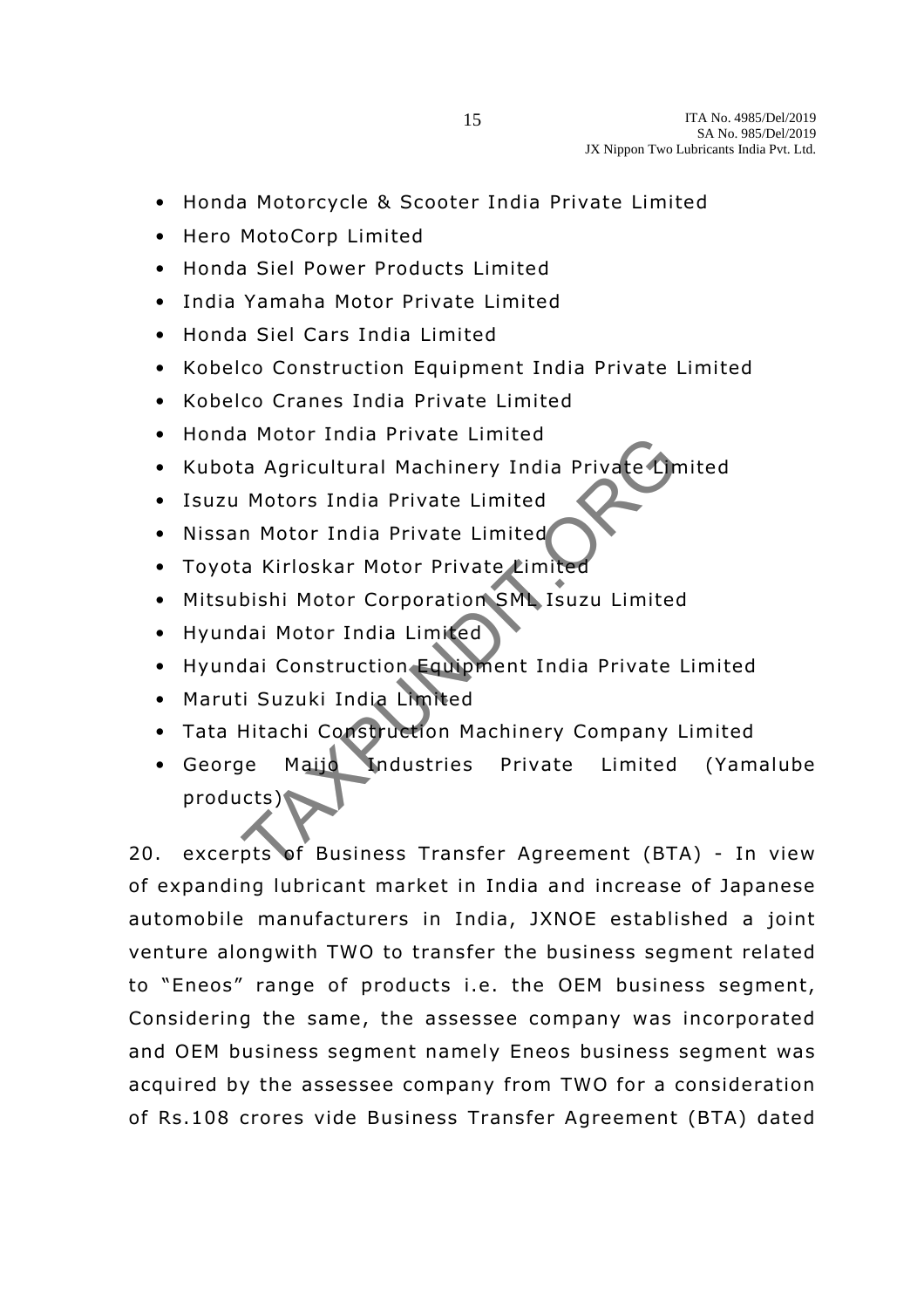$24<sup>th</sup>$ September 2014 (copy of agreement is enclosed as Annexure 7 of Paper book). Further, considering the large manufacturing facilities available with TWO and its existing distribution network, as an integral part of such transfer of Business undertaking, following terms were agreed upon between TWO and JX Nippon i.e. the Assessee vide this business transfer agreement:

- TWO shall transfer the Business undertaking relating to sale of FF and SF oil to OEMs namely Eneos business segment' by way of 'Slump sale' (as defined u/s 2(24C) of the Act) for consideration of INR 108 crores .
- TWO shall transfer to the Assessee all its business relationships with the OEMs as mentioned above relating to supply of FF oils to such OEMs. Also, TWO and Assessee would enter into a separate agreement namely "Manufacturing Agreement" whereby TWO has agreed to act as a toll manufacturer of FF oils. TWO shall have no responsibility to provide any services or assume any liability in relation to the supply of FF Oils to OEMs. of FF and SF oil to OEMs namely Ene<br>
ent' by way of 'Slump sale' (as defined u<br>
ct) for consideration of INR 108 croes.<br>
shall transfer to the Assessee all<br>
onships with the OEMs as mentioned abov<br>
y of FF oils to such OEM
- TWO shall transfer to Assessee certain assets exclusively used for the "Eneos business segment'. These assets only includes storage tank installed at Honda car premises.
- As a part of BTA, TWO and the Assessee entered into a "Franchise Agreement" whereby TWO has agreed to be appointed as industrial franchisee of the Assessee in respect of the SF Oils Business Thus, TWO will be manufacturing SF Oils and provide warehouse & logistics, sales, invoicing, accounting & collection for the SF Oils business .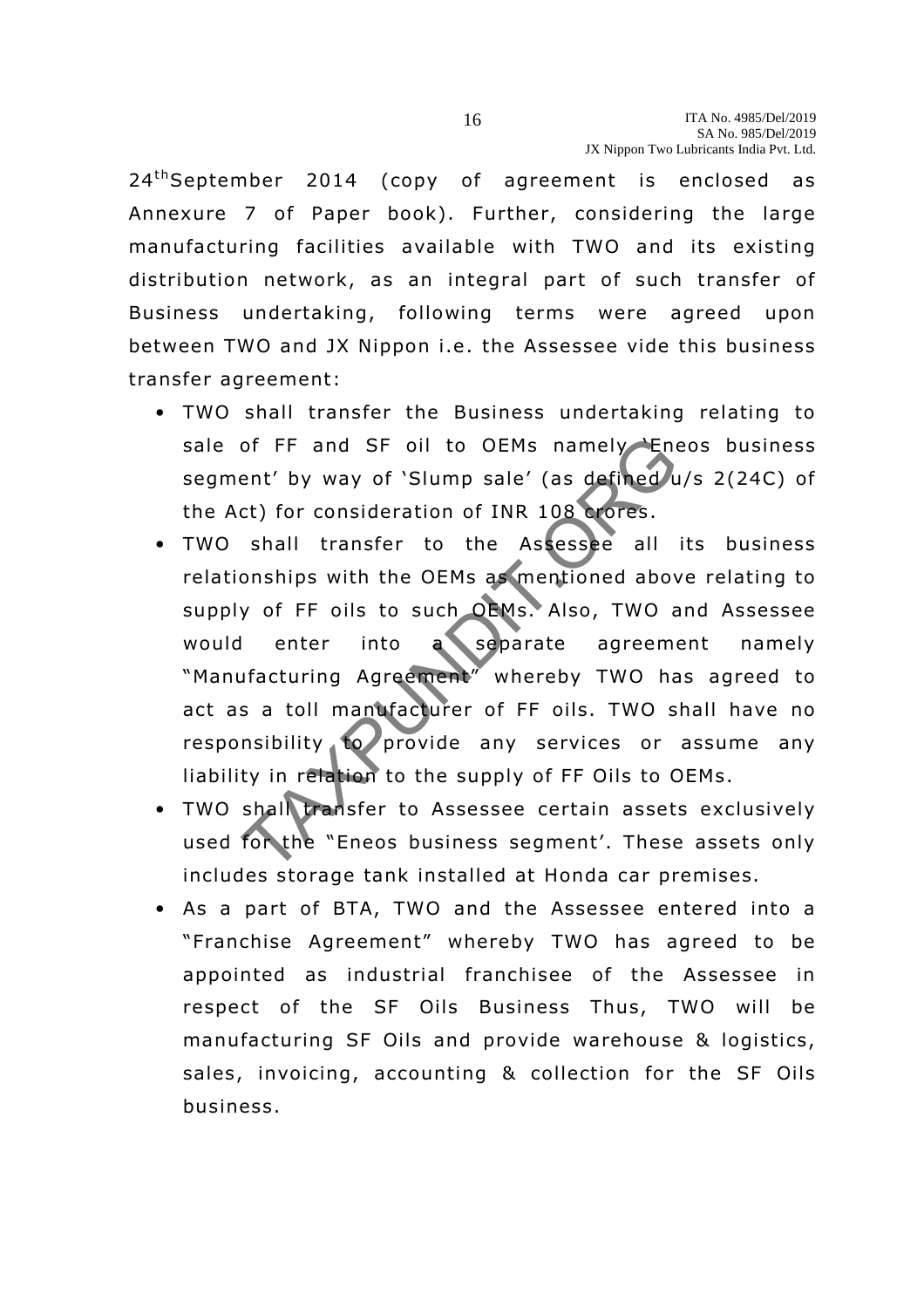- TWO shall also distribute and sell such SF Oils using its sales and distribution network and sales and distribution network of OEMs. Assessee would undertake the marketing activities relating to SF oils and provide TWO with certain strategic support and services in relation to undertaking of the SFs Oils Business.
- Thus, by virtue of the above agreements assessee has been able to take care of the manufacturing as well marketing activities as part of the BTA. Had TWO not agreed for the above functions it was impossible for the assessee to earn profit from day one. In a competitive market the assessee would have incurred losses for first few years to make an entry into a new segment, develop its reputation and brand. Thus, the assessee has got a huge benefit in terms of theBTA. example at the above functions it was imposed to earn profit from day one. In a<br>see to earn profit from day one. In a<br>extended have incurred lost<br>ears to make an entry into a new segm<br>putation and brand. Thus, the assesse<br>
- TWO shall doing the same on a "risk neutral" basis in accordance with manufacturing and distribution plans prepared by the Assessee in consultation with TWO, Assessee shal assume the risk of the SF Oil business including the risk of any unsold inventory manufactured by TWO in accordance with Franchise Agreement.

21. With regard to the Business Valuation, it was submitted that the value based on detailed business valuation carried out by a reputed firm of Chartered Accountants.

22. Owing to Business Transfer Agreement all existing customer relationships with OEMs with regard to Eneos Business segment (SF & FF) were transferred to the Assessee .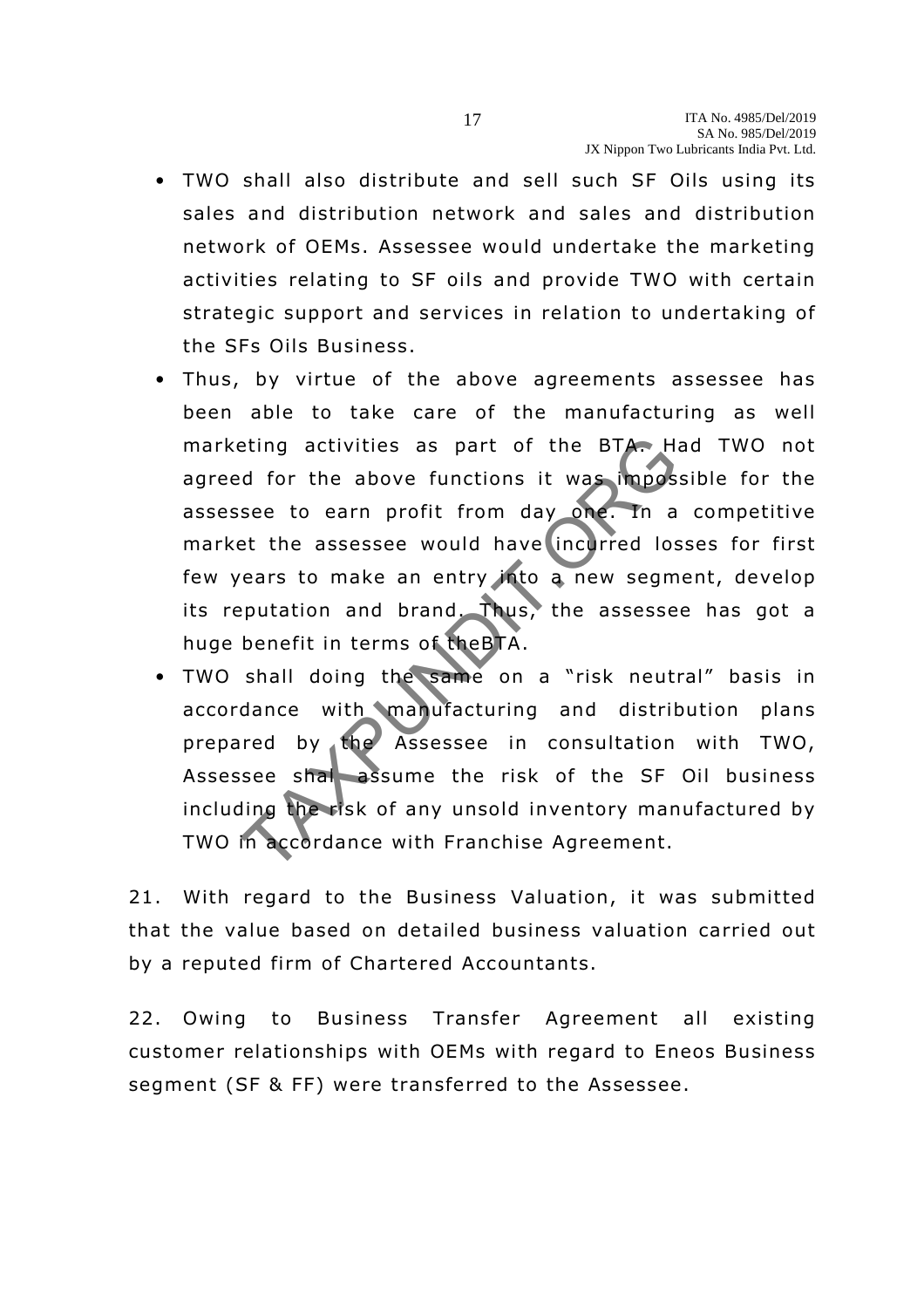23. It was argued that the business valuation was carried out on the basis of Income Approach i.e. Discounted Cash Flow (DCF) Method, taking into consideration the future revenues expected to be generated out of the said business segment from the customers of TWO who will become customers of JV i.e. the appellant.

24. It was argued that the profit estimated at the time of valuation, has been actually achieved by the assessed which shows the accuracy of estimation and valuation. It was argued that the assessed has also acquired Intangible Assets by way of Business Transfer Agreement such as transfer of existing OEM business relating to SF and FF oil, right to use manufacturing facilities to TWO, right to use customer data base to get sales support services from TWO. The Security actually define the distribution.<br>
Security of estimation and valuation.<br>
Security and security and the security of the security of the distribution<br>
TWO, right to use customer data base<br>
TWO, right to use cus

25. The Id. AR also submitted the details of profits and subsequent to the BTA, which is as under:

| $2014 - 15$            | Rs.1.95 crores |
|------------------------|----------------|
| 2015-16                | Rs.20.1 crores |
| 2016-17                | Rs.20.2 crores |
| $201\overline{2} - 18$ | Rs.28.6 crores |

26. On the basis of the result, it was argued that the valuation has been rightly undertaken and the payments were justified even based on the profits earned subsequently to the tune of Rs.70 .8 crores in less than four years. It was also argued that the payment made by the assessee of Rs.108 crores has been duly offered to tax by the recipient "TWO" and long term capital gain of Rs.24.43 crores has been paid. Further, it was argued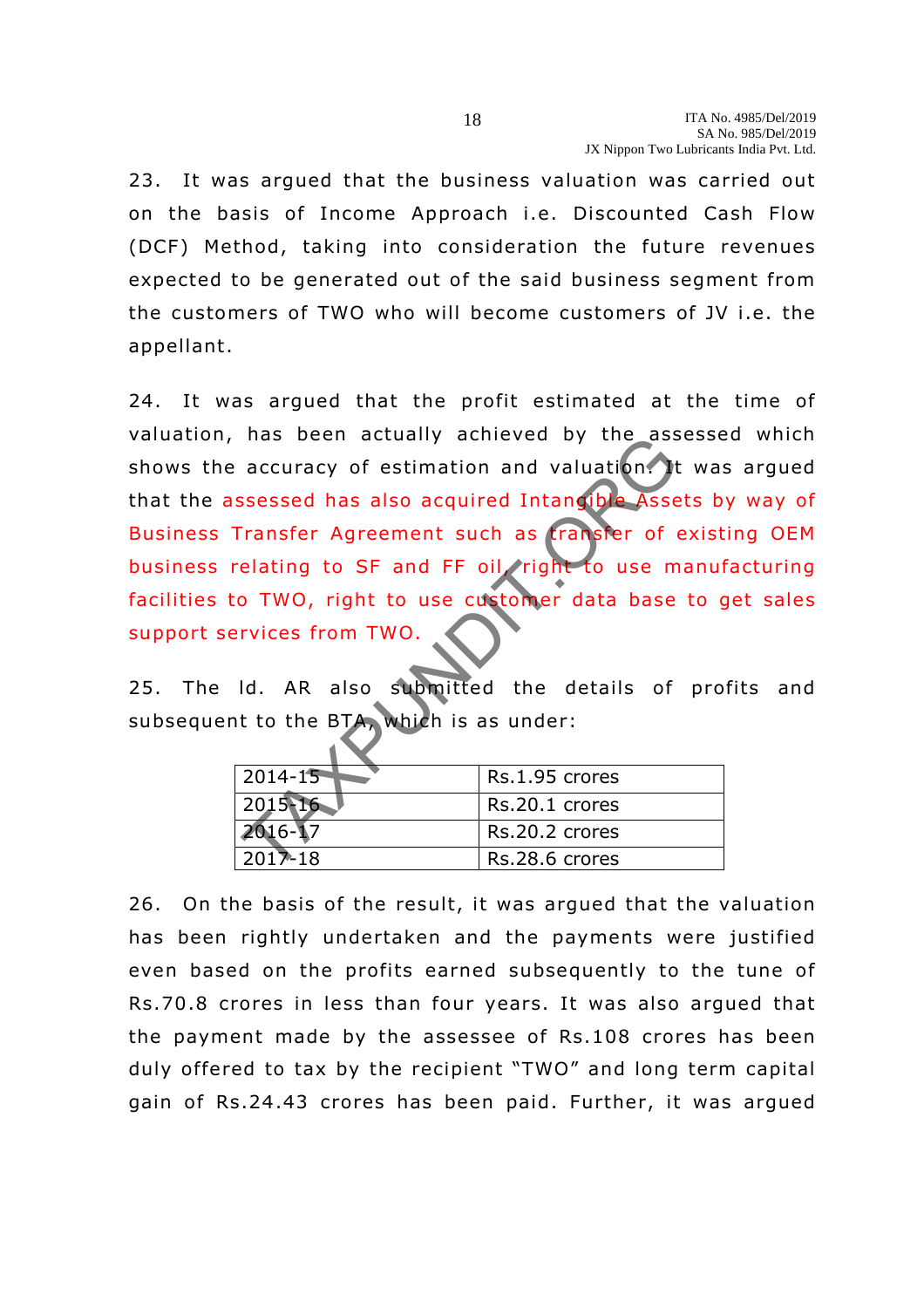that since the goodwill is classified as an intangible assets within the meaning of Section  $32(1)(ii)$  of the Act, the depreciation has been rightly claimed.

27. Heard the arguments of both the parties and perused the material available on record.

28. On going through the entire facts and circumstances, the issue to be decided before us as determined is "whether the payment made by the assessee of Rs.108 crores for Business Trans fer Agreement (BTA) to Tide Water Oil Company (India) Ltd. (a listed company) is excess and if so whether the goodwill raised by the assessee in the books of accounts over and above the value of the net asset obtained out of such agreement is correct as per the accounting standard and if so whether such goodwill raised is eligible for depreciation  $u/s$  32(1)(ii) of the I.T. Act" made by the assessee of Rs.108 crores<br>greement (BTA) to Tide Water OI Com<br>ed company) is excess and if so whether<br>the assessee in the books of accounts over<br>of the net asset obtained out of such a<br>per the accounting standa

29. With regard to the amount paid by the assessee for BTA, we have gone through the valuation report.

# **Valuation of the TWO-EBS:**

30. We have gone through the report of the PWC dated 14.07.2014 which went through the value analysis by taking into consideration where average cost of the capital and financial performance of the EBS. The "TWO" holding structure consists of 26% of the company "Andrew Yule & Co. Ltd." as promoter, institutional public share holding at 14% and noninstitutional public shareholding of the remaining 60%. The company is listed in BSE and NSE and for the purpose of the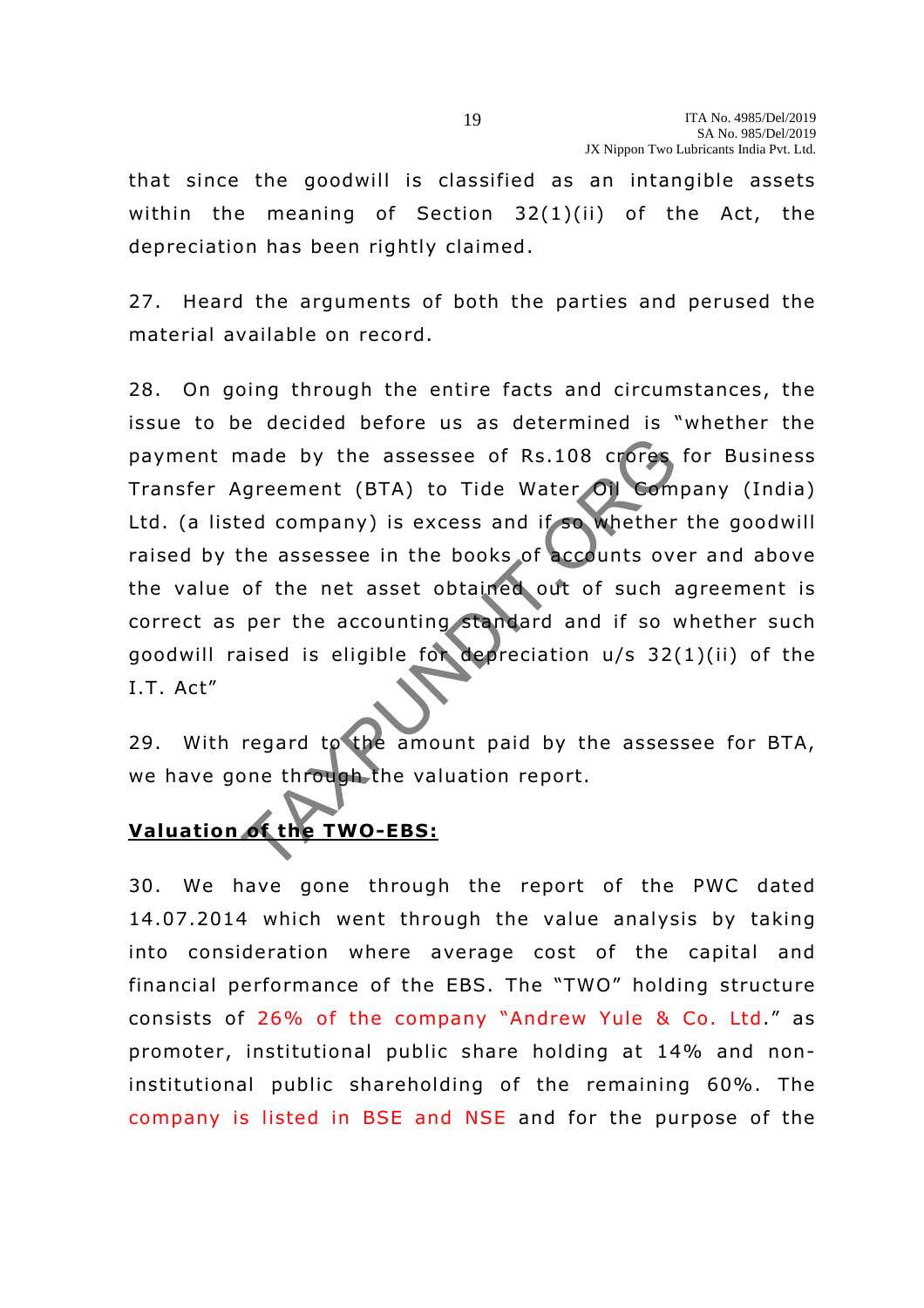case manufactures and markets lubricants under the brand "Eneos". The "TWO" has marketing and distribution network of 100 distributors, 300 dealers and 20000 sub-dealers across India. The brand was established in 2001 and owned by JX and OE which are sold by the company TWO to OEMs. The growth rate of the "Eneos Segment" has been 32 to 44% from the financial years 2010 to 2012 with compound growth rate of 37%. The market share of factory fields increased from 28 to 39% historically, pre-agreement. The operative margins ranging from 8.7 to 11% over a period 3 years after considering various approaches namely income approach, market multiple approach, net asset value approach. The assessee accepted the income approach otherwise called as discounted cash flow method for valuation of the EBS. Based on that the specified business, financial performance has been projected at with EBITDA margin varying from 6.6 to 7.1%. Based on the forecast, the operating income, post tax was estimated at Rs.98 to 184 millions per year over a period of 5 years. According to market multiple approach, the value range was determined at Rs.987 to 1062 millions. The valuation report has also taken into consideration, the guidelines companies such as Gulf Oil Corporation Ltd. and Castrol India Ltd. rically, pre-agreement. The operative manuple of 11% over a period 3 years after considerations in a metally income approach, market multip value approach. The assessee accepted otherwise called as discounted cash flow of

31. The taxable income of the "TWO" was Rs.214 Crores for the A.Y. 2015-16 which included the tax on the long term capital gains. No prudent businessmen would transfer a running business at net asset value (Rs. 25.7 lakhs in present case) which is giving return of Rs.70.89 crores within just 3.5 years of transfer. The income earned by the assessee post BTA was to the tune of Rs.70 crores over a period of 3 years against the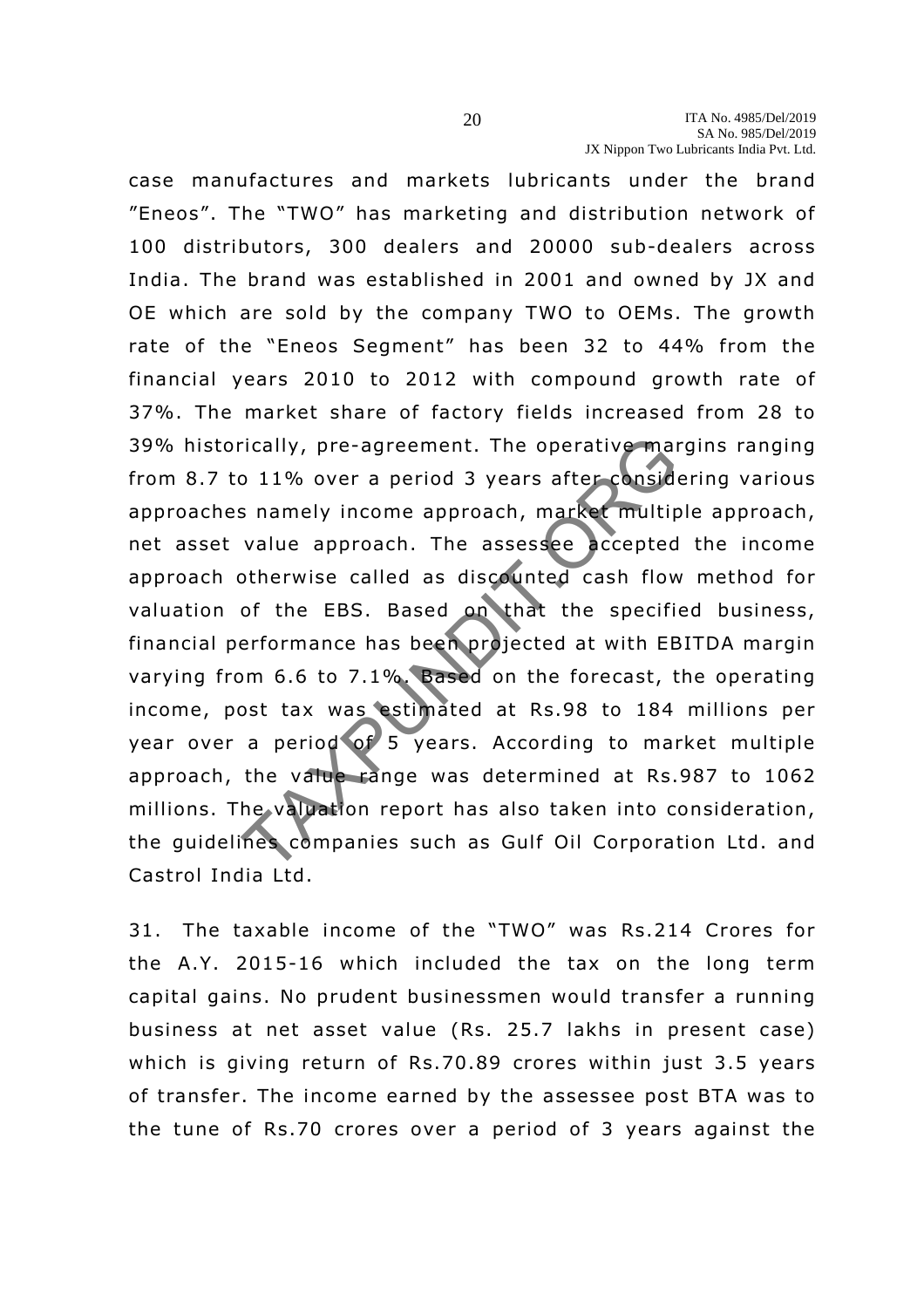purchase value of BTA of Rs.108 crores. The proof of the pudding is in the eating. Thus, we find that the price paid by the assessee for entering into BTA cannot be suspected or alleged to be with any other motive.

32. Now, having determined that the price paid by the assessee for BTA cannot be disputed, the issue to be examined is whether the action of the assessee to raise goodwill of Rs.107.75 crores on account of BTA being the difference in the payment of consideration of Rs.108 crores and in the net book value of the assets of Rs.25.75 lacs transferred to the assessee.

33. Business goodwill is an intangible asset owned by and associated with the operation of a company. Goodwill is the premium that is paid when a business is acquired. If a business is acquired for more than its book value, it can be said that the acquiring business is paying for intangible items such as intellectual property, brand recognition, and customer loyalty. Business goodwill is an intangible asset that adds value to a company. Factors such as proprietary or intellectual property and brand recognition are reflected in goodwill. While goodwill is not easily quantifiable, it is calculated by subtracting the difference between the fair market value of a company's assets and liabilities from its purchase price. Companies must record the value of goodwill on their financial statements and record any impairment. In the solution of Rs.108 crores and in<br>
e assets of Rs.25.75 lacs transferred to t<br>
ess goodwill is an intangible asset ow<br>
with the operation of a company. Goothat is paid when a business is acquired.<br>
I for more than it

34. The presence of goodwill implies that a company's value is greater than its combined raw assets. The effect of goodwill on a company's value is better understood by learning the factors

21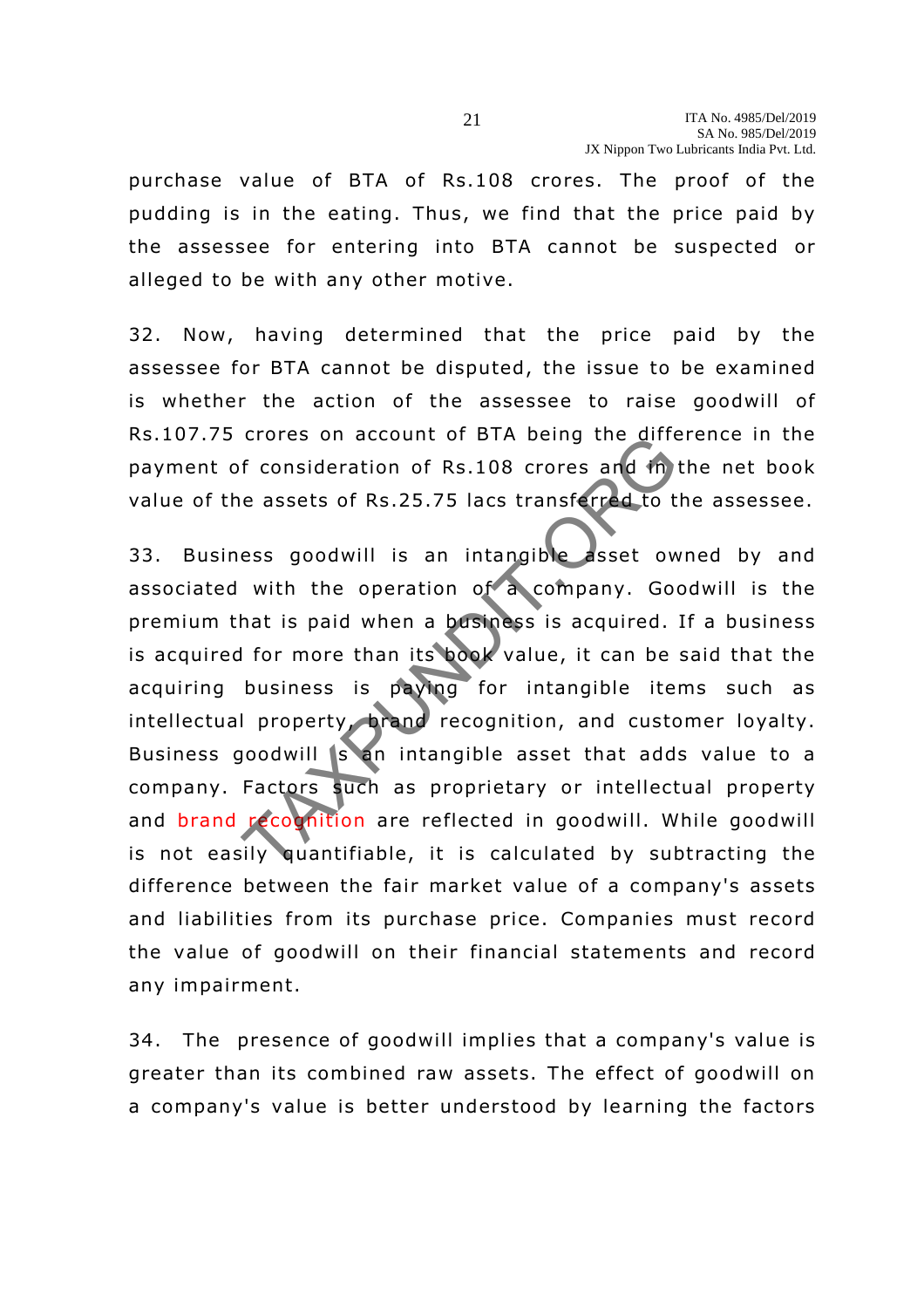that create business goodwill. The three factors in the creation of a company's goodwill include its going concern value, excess business income, and the expectation of future economic benefits.

- 1. The going concern value indicates that the company can produce income by applying existing capital (equipment, employees, management, and resources) effectively.
- 2. The excess business income implies that a company is earning additional income due to the presence of its goodwill .
- 3. The overall value further increases when expectations for economic growth are added to the equation.

35. While "goodwill" and "intangible assets" are sometimes used interchangeably, there are significant differences between the two in the accounting world.

36. Goodwill is a premium paid over the fair value of assets during the purchase of a company. Hence, it is tagged to a company or business and cannot be sold or purchased independently whereas other intangible assets like licenses, patents, etc. can be sold and purchased independently. Excess business income impies that a<br>time and additional income due to the press<br>will.<br>werall value further increases when exp<br>mic growth are added to the equation.<br>"goodwill" and "intangible assets" are<br>changeably, there

37. The Assessing Officer has resorted to Explanation 3 to Section 32(1) and held that the expression asset shall mean an intangible asset being know-how, patents, copyrights, trademarks, licenses, franchises and any other business or commercial rights of similar nature. The AO rejected the claim on the basis that "goodwill" was not an "intangible asset".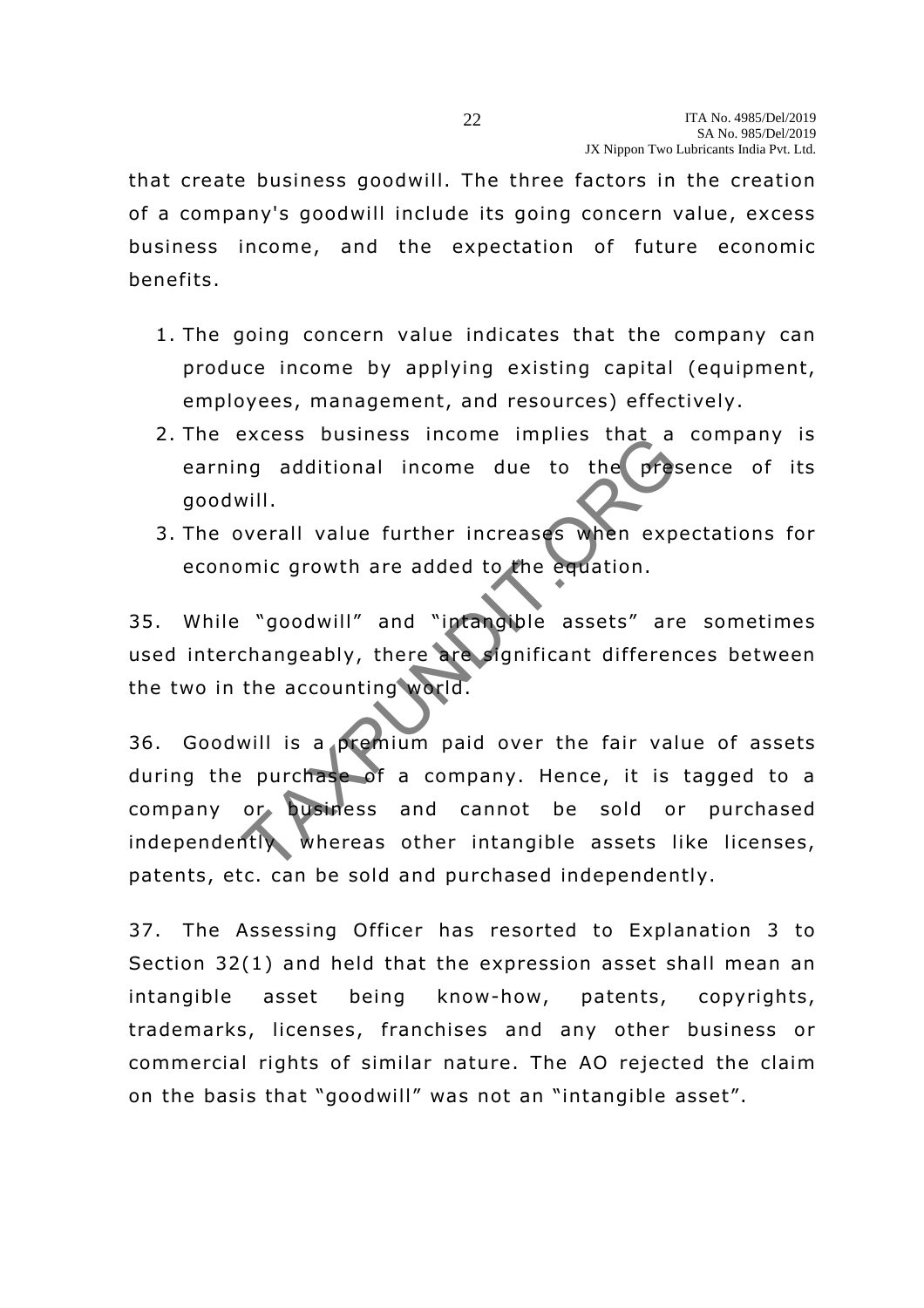38. On going through the judgment of the Hon'ble Apex Court in the case of CIT Vs. Smifs Securities, we hereby hold that "goodwill" would fall under the expression any other business or commercial right of a similar nature as per Section 32(1)(ii) .reliance is placed on the following judgments

#### 39. DHL Logistics Private Limited Vs DCIT (ITAT Mumbai)

"We have to consider whether goodwill is an intangible asset under section 32, hence, eligible for claim of depreciation. In our view, this issue is no more *res integra* in view of the decision of Hon'ble Supreme Court in Smifs Securities Ltd. (supra) where the Hon'ble Supreme Court has held that goodwill is in the nature of any other business or commercial rights as provided under Explanation–3(b) of section 32(i) r/w section 32(1)(ii) . In view of the same Assessee is eligible for Depreciation On Goodwill Resulting From Acquisition Of Business Unit Of Lee & Muirhead Pyt. Ltd. in A.Y. 2008-09". THE TAXPUTE THE CONTROLL CONSIDER THE CONTROLL CONSIDERATION OF THE CONSIDERATION OF SAME RESERVED TO CONSIDER A MULTIPLE OF THE CONSIDERATION OF SECTION 22(1)<br>
In view of the same Assessee is<br>
DISPONSIBLE THE CONSIDER ASS

40. From the perusal of the above, it is evident that the intangible assets characterized 'goodwill' and acquired under, the Business Transfer Agreement are towards MIS, Internal Control systems, Procedure & Manual, Cresa brand logo, copyrights, client acquisition cost, certain corporate service and non-compete fee. The AO has taken the view that these would not constitute goodwill for the reasons (a) that there could not have been any good in micro finance business related to unorganized sector (b) both the entities are under same control & management (c) not shown in the balance sheet of the society (d) not falling within the purview of Sec.32.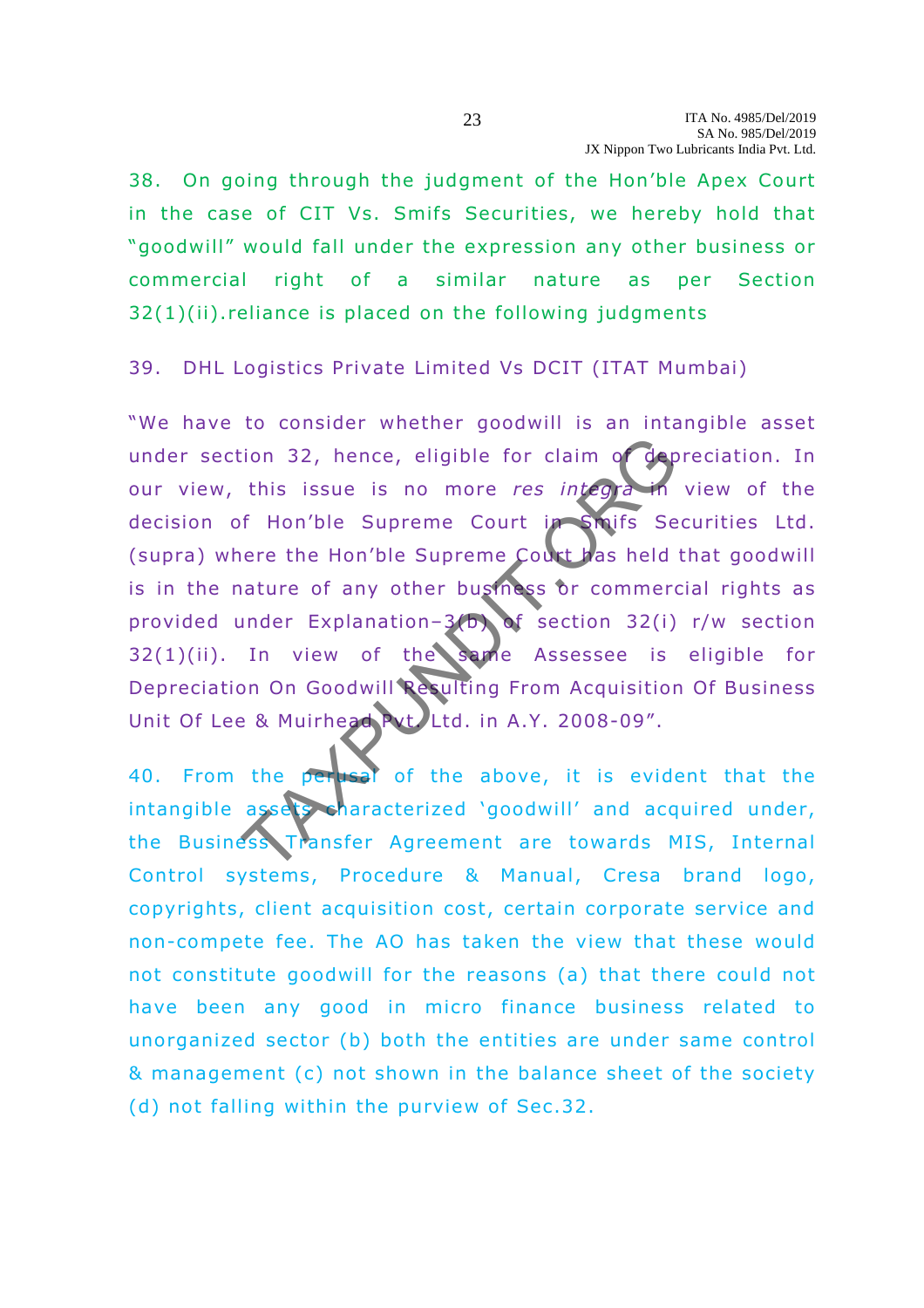41. In this regard, it is relevant to understand what constitutes goodwill. The Hon'ble High Court of Delhi in the case of Areva T&D India Ltd. &Ors. Vs. DCIT (345 ITR 421) has discussed the nature of goodwill and the relevant discussion is extracted as under:

42. In this regard, it would not be out of place to refer to the decision in CIT Vs B.C. Srinivasa Setty [1981] 128 ITR 294 (SC) wherein the concept of goodwill has been understood in the following terms:

"Goodwill denotes the benefit arising from connection and reputation. The original definition by Lord Eldon in Cruttwell v. Lye [1810] 17 Ves 335 that goodwill was nothing more than "the probability that the old customers would resort to the old places" was expanded by Wood V.C. in Churton v. Douglas [1859] John 174 to encompass every positive advantage 'that has been acquired by the old firm in carrying on its pusiness, whether connected with the premises in whith the business was previously carried on or with the name of the old firm, or with any other matter carrying with it the benefit of the business'. In Trego v. Hunt [1896] AC 7 (HL.) Lord Herschel] described goodwill as a connection which tended to become permanent because of habit or otherwise. The benefit to the business varies with the nature of the business and also from one business to ano ther. No business commenced for the first time possesses goodwill from the start. It is generated as the business is carried or and may be augmented with the passage of time. Lawson in his Introduction to the Law of The contept of goodwin has been understanded<br>
The content of goodwin has been understanded<br>
The criginal definition by Ird Eldon<br>
[1810] 17 Ves 335 thet goodwill was r<br>
the probability that the content of customers wo<br>
I p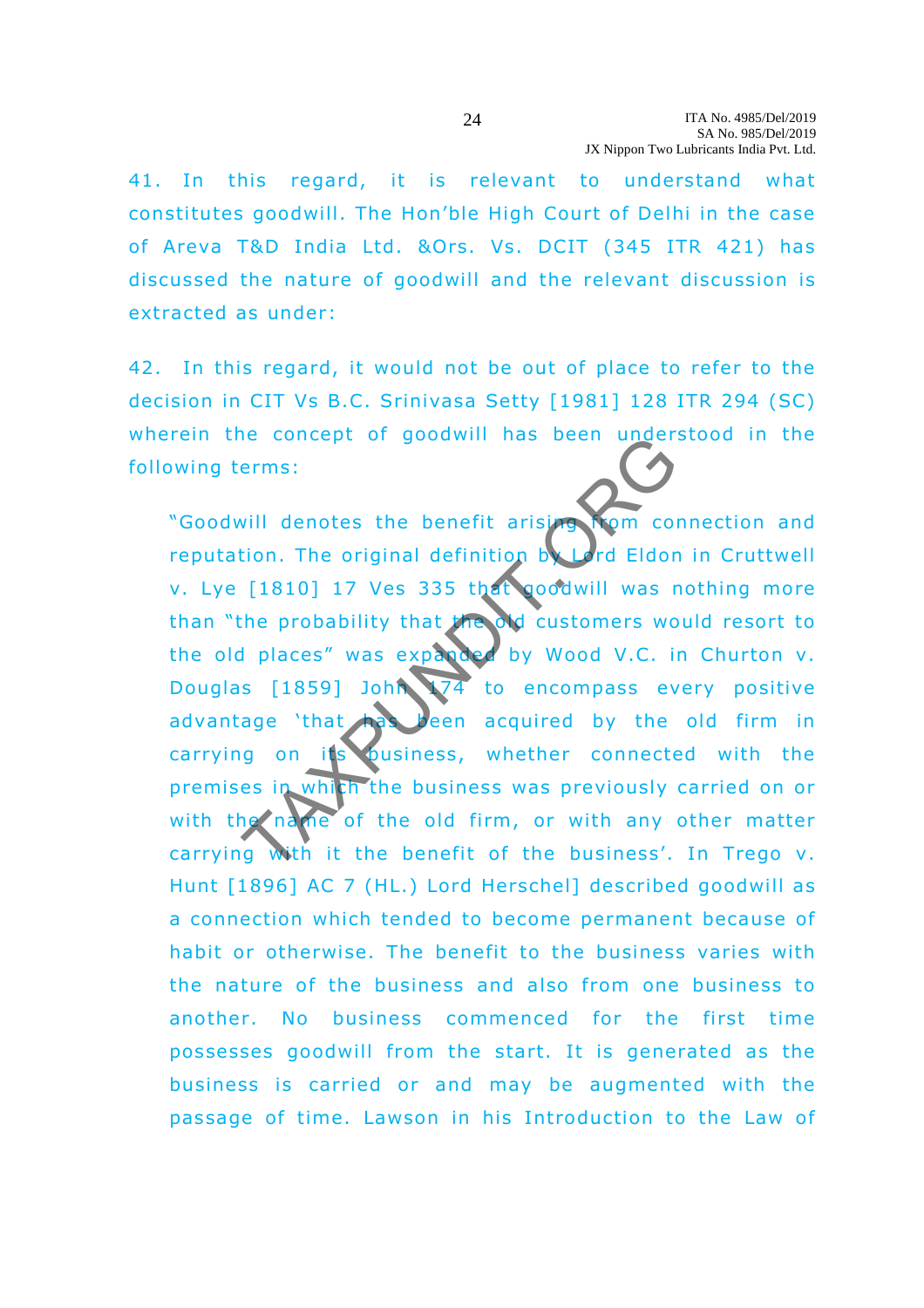Property describes it as property of a highly peculiar kind. In CIT v. Chunilal Prabhudas & Co. [1970] 76 ITR 566 the Calcutta High Court reviewed the different approaches to the concept (pp.577, 578)

To quote the Hon'ble court:

"Though immaterial, it is materially valued. Physically and psychologically, it is a "habit" and sociologically it is a "custom". Biologically, it has been described by Lord Macnaghten in Trego v. Hunt  $[1896]$  AC 7 [HL] as the "sap and life" of the business. Architecturally, it has been described as the "cement" binding together the business and its assets as a whole and a going and developing concern".

43. Goodwill is commonly understood as future benefits from assets that are not capable of being both individually identified and specifically recogn zed. Goodwill as defined in Lexis Nex in Tax Law. Dictionary is as under (discussed by the Hon'ble ITAT, Delhi in the case of Cyber India Online Ltd Vs ACIT)" should be recorded in the books only when some consideration in money or money's worth has been paid for it. Whenever business is acquired for a price (payable in cash or in shares or otherwise) which is in excess of the value of the net assets of the business taken over the excess should be termed as 'goodwill' Iogically, it is a "habit" and sociologically<br>
Then in Trego v. Hunt [1896]<br>
Inten in Trego v. Hunt [1896]<br>
Inten in Trego v. Hunt [1896]<br>
Intended as the "cement" binding together the<br>
ets as a whole and a good and develo

44. Any excess of cost over the fair value of the net assets acquired is recorded as goodwill. In Eric Koblers: A dictionary for Accountants, the term Goodwill has been defined as:

25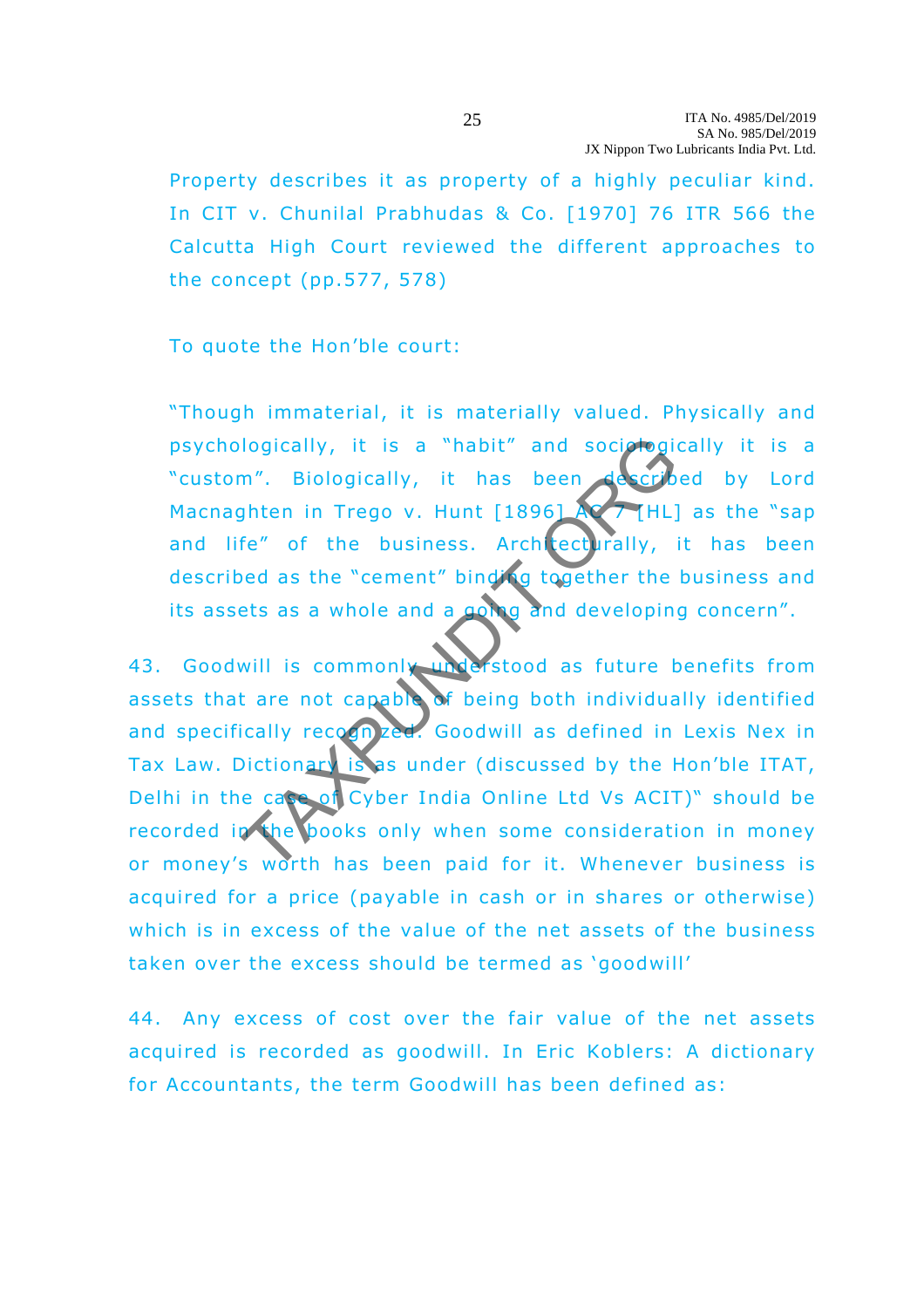"The current value of expected future income in excess of a normal return on the investment in net tangible assets not as a recorded or reported amount unless paid for. The excess of the price paid for a business as a while over its book value or over the computed or agreed value of all tangible net assets purchased ."

45. The next issue arises whether the impugned intangible rights acquired under the Business Transfer Agreement would be eligible for depreciation under section  $32(1)(ii)$ . In this regard, it is relevant to refer to the discussion of the Hon'ble Apex Court on the issue whether goodwill is an asset within the meaning of Sec.32 of the I.T. Act The Hon'ble Apex Court in the case of CIT Vs. Smifs Securives 348 ITR 302 discussed as under: Example the Business Transfer Agreement of the Home of the discussion of the discussion of the discussion of the single whether good film as a securities of the LT. Act The Hon'ble A f CIT Vs. Smifs Securities 348 ITR 302<br>

# Question No .[b] "Whether goodwill is an asset within the meaning of Section 32 of the Income Tax Act, 1961 and whether depreciation on "goodwill" is allowable under the said Section:"

#### Answer:

In the present case, the assesse had claimed the deduction of Rs. 54,85,430/- as depreciation on goodwill. In the course of hearing, the explanation regarding origin of such goodwill was given as under:

"In accordance with Scheme of Amalgamation of YSN Shares & Securities (P) Ltd with Smifs Securities Ltd (duly sanctioned by Hon'ble High Courts of Bombay and Calcutta) with retrospective effect from 1st April, 1998, assets and liabilities of YSN Shares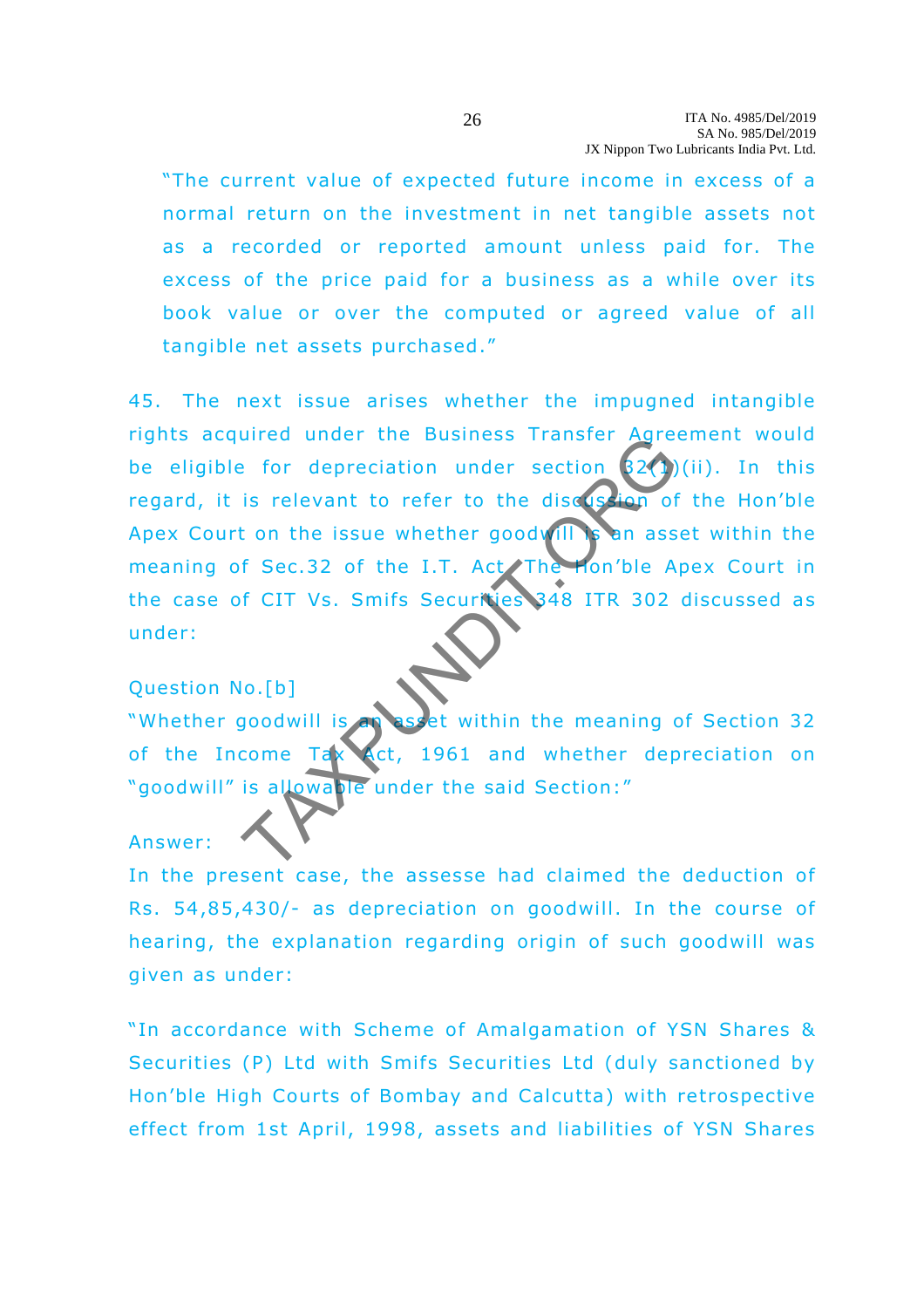& Securities (P) Ltd were trans ferred to and vest in the company. In the process goodwill has arisen in the books of the company."

46. It was further explained that excess consideration paid by the assessee over the value of net assets acquired of YSN Shares and Securities Private Limited [Amalgamating Company] should be considered as goodwill arising on amalgamation. It was claimed that the extra consideration was paid towards the reputation which the Amalgamating Company was enjoying in order to retain its existing clientele.

47. The Assessing Officer held that the goodwill was not an asset falling under Explanation  $\frac{3}{8}$  section 32 (1) of the Income Tax Act, 1961 ['Act' for short

48. We quote herein below Explanation 3 to Section 32(1) of the Act: "Explanation 3. For the purposes of this sub-section, the expressions "assets" and "block of assets" shall mean -[a] tangible assets, being buildings, machinery, plant or furniture; and that the extra consideration was paid<br>which the Amalgamating Company<br>tain its existing clientele.<br>Subsessing Officer held that the goodwill<br>mg under Explanation 3 to Section 32<br>x Act, 1961 ['Act' for short].<br>Suote here

[b] intangible assets, being know-how, patents, copyrights, trademarks, licenses, franchises or any other business or commercial rights of similar nature.

Explanation 3 states that the expression "asset" shall mean an intangible asset, being know-how, patents, copyrights; 'trademarks, licenses, franchises or any other business or commercial rights of similar nature. A reading the words 'any other business or commercial rights of similar nature in clause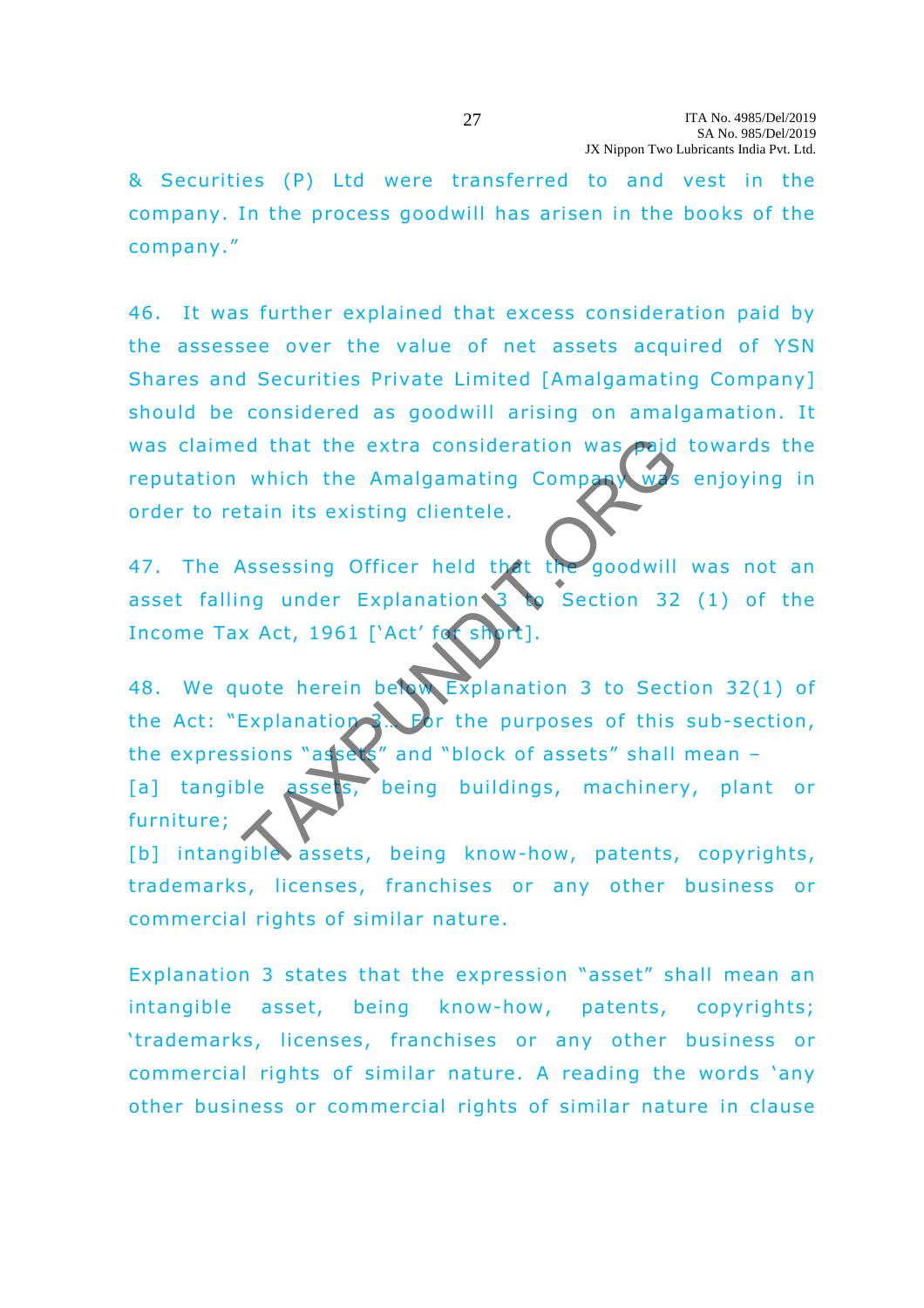(b) of Explanation 3 indicates that goodwill would fall under the expression "any other business or commercial right of a similar nature; The principle of ejusdem generis would strictly apply while interpreting the said expression which finds place in Explanation 3(b).

49. In the circumstances, we are of the view that "Goodwill' is an asset under Explanation 3(b) to Section 32(1) of the Act. The Hon'ble Apex court held that

*One more aspect needs to be highlighted. In the present case, the* Assessing Officer, as a matter of fact, came to the conclusion that no amount was actually paid on account of goodwill. This is a factual *finding. The Commissioner of Income Tax (Appeals) ['CIT(A), for* short] has come to the conclusion that the authorized *representatives had filed copies of the Orders of the of the High* Court ordering amalgamation of the above two Companies; that the assets and liabilities of MX. YSN Shares and Securities Private Limited were transferred to the assessee for a consideration; that *the difference between the cost of an asset and the amount paid constituted goodwill and that the assessee Company in the process* of amalgamation had acquired a capital right in the form of goodwill because of which the market worth of the assessee- Company stood *increased. This finding has also been upheld by Income Tax Appellate Tribunal. We see no reason to interfere with the factual finding".*  Example and the highlighted. In the contract of ficiency as a matter of fact, came to the concess actually paid on account of goodwill. This example commissioner of Incorrect Tax (Appeals) so come to the contract Tax (Appe

50. In the instant case ,the revenue has taken the view that the impugned intangible rights do not fall within the purview of any of the clauses of  $Sec.32(1)$  and is not in the 'nature of commercial or business right' so as to be eligible to claim deprecation u/s 32.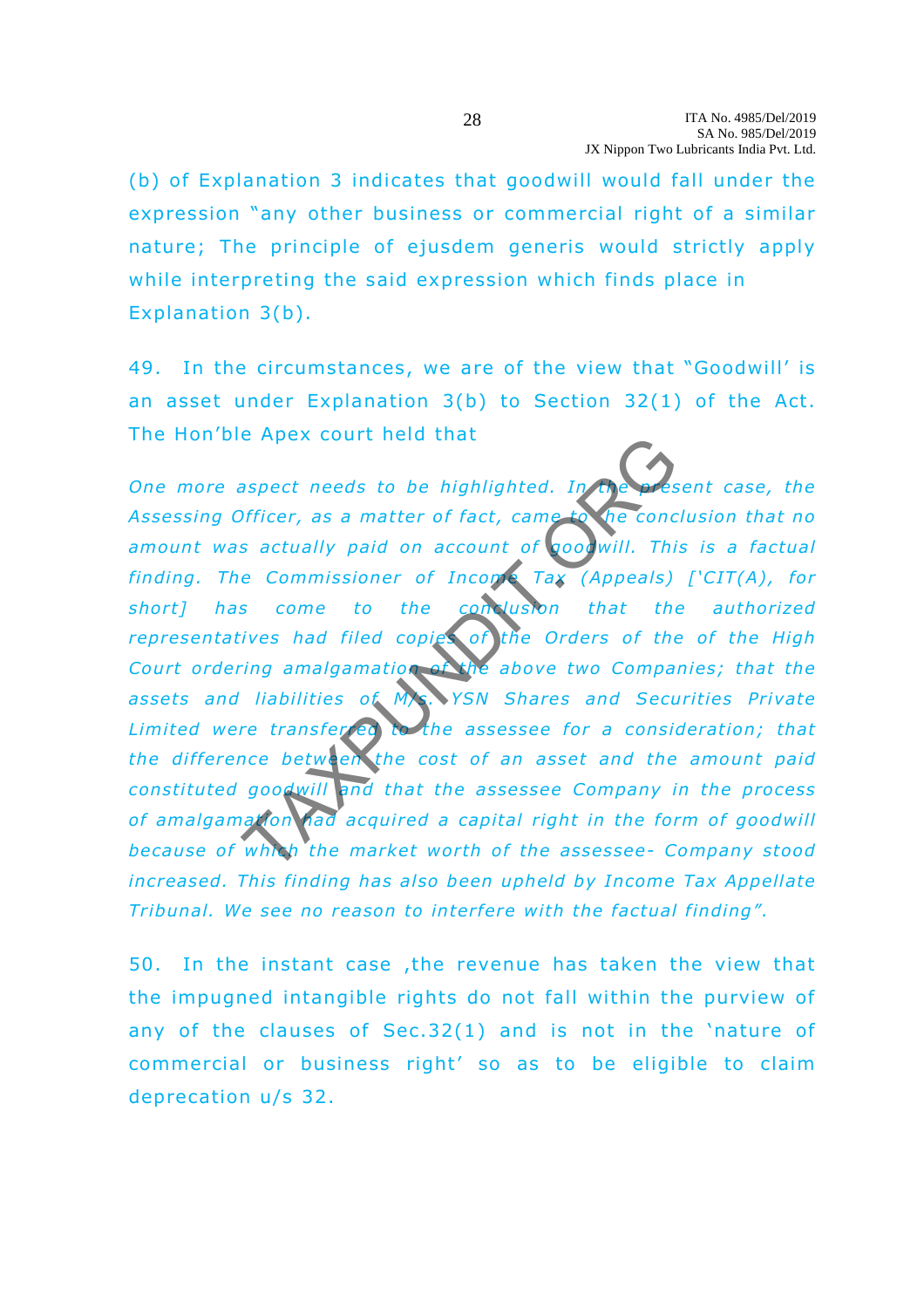51. In this regard, it is relevant to refer to the decision of the Hon'ble ITAT, Hyderabad bench in the case of M/s SKS Micro Finance Ltd.

52. The facts in that case are that the assessee company acquired the micro finance business from the society Swayamkrishisangam and has paid Rs 3 .97 crores towards customer costs, one time reimbursement of Rs.82 lakh towards cost of Internal control systems, computer software and towards corporate, services including strategic planning, market survey, introduction of new products, impact assessment etc. The AO therein took the view that the client acquisition cost of Rs.3.97 crores would not be eligible for depreciation as it is not in the nature of intangible asset or in the nature of commercial business rights. The Ld. CIT( $\bigwedge$  in that case took the view that the customer base acquired by the assessee cannot be termed as know-how, patent, copyright or trademark or franchise; and it cannot be considered as license, or business or commercial, right of similar nature and relied on the decision of the Hon'ble Bombay High Court in the case of CIT Vs. Techno Shares Stocks Ltd (225  $C$   $\sqrt{3}$  3  $\sqrt{2}$ ). The Hon'ble Tribunal following the decision of the Hon'ble Delhi High Court in the case of Areva T&D India Ltd. & Others (345 ITR 421) and the Apex Court decision in the case of Smifs Securities Ltd held that the client acquisition cost would fall within the category of 'business or commercial rights' referred in clause (ii) of Sec. 32(1) and would be eligible for depreciation. The provident systems, computed systems, computed systems, reported troduction of new products, in all assets<br>are in took the view that the client decay is also<br>are of intangible asset of in the nature of intangible assets

53. Depreciation could not be denied to the Taxpayer merely for the reason that the assets were classified as 'goodwill' in